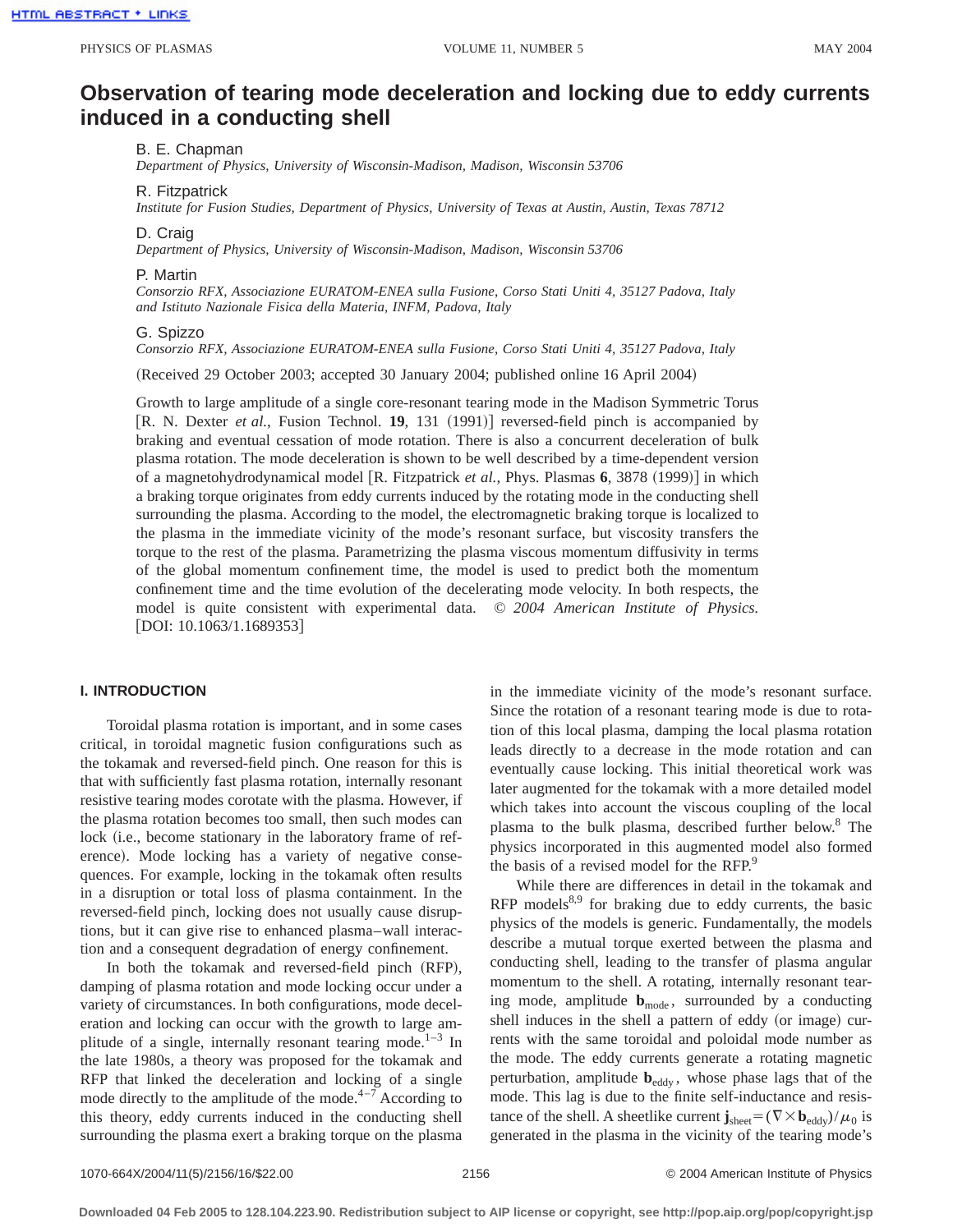resonant surface. Given the phase lag between **j**<sub>sheet</sub> and  $\mathbf{b}_{\text{mode}}$ , a (nonlinear)  $\mathbf{j}_{\text{sheet}} \times \mathbf{b}_{\text{mode}}$  electromagnetic torque is exerted on the local plasma which always opposes the local plasma and mode rotation.

Assuming a tearing mode of sufficient amplitude, a magnetic island will be present, centered on the mode's resonant surface. There is little or no net plasma flow relative to this island; i.e., the mode corotates with the plasma in the vicinity of the mode's resonant surface. Consider the case of a growing mode and, hence, a growing braking torque. A key assumption of the model is that the local (island) plasma is viscously coupled to the bulk plasma external to the island. Thus, as the island plasma begins to decelerate, a countering viscous torque develops. If the braking torque continues to grow, substantial braking of the island plasma and island can occur, but not without substantial deceleration of the bulk plasma as well. The mode braking and locking cannot occur on a time scale significantly faster than that of global viscous diffusion. Note that as the mode rotation velocity approaches zero, the phase lag between **j**sheet and **b**mode also approaches zero, resulting in a vanishingly small torque. Hence, actual locking cannot take place solely due to eddy currents. However, eddy currents can decelerate the mode to an extent that other sources of braking torque can easily lock it.

There have been relatively few published experimental tests of eddy current braking theory. Tests of the theory in its first incarnation, $4^{-7}$  without a detailed accounting of the plasma viscous response, were made in the tokamak.<sup>1</sup> and  $RFP<sup>3</sup>$  to account for the growth of a single tearing mode accompanied by deceleration and eventual locking of the mode. Qualitative consistency with the theory was reported. The theory was also used successfully in a tokamak to account for so-called forbidden bands of mode rotation frequency, where a mode transitions rapidly across a particular band of frequency when the mode is decelerating or reaccelerating.<sup>10</sup> The modified theory for the  $RFP<sup>9</sup>$  was also applied to predict a mode amplitude threshold for locking in three RFP experiments.  $9,11-13$  Consistency with the theory was found, in that mode amplitudes in locked plasmas were above the predicted threshold. Most recently, an estimate of the eddy-current torque was made to try to account for two cases of varying mode rotation behavior in a tokamak.14 The plasma viscous response was not included in this calculation. Contrary to the aforementioned papers, it was concluded in this latest work that the mode rotation behavior was not significantly affected by the eddy-current torque.

In part due to the relative paucity of detailed comparisons of experiment to theory, and in light of the paper just described, the explanation of mode deceleration and locking in terms of the torque from eddy currents cannot be said to be universally accepted. There has yet to be a definitive experimental test of the more recent braking theories for the tokamak $8$  and RFP. $9$ 

In this paper, we report a fully quantitative, dynamical test of eddy-current braking theory. The test is conducted using RFP plasmas in the Madison Symmetric Torus  $(MST)^{15}$  in which growth to large amplitude of a single coreresonant tearing mode (poloidal mode number  $m=1$ ) is accompanied by deceleration and locking of the mode. We test the RFP theory described in Ref. 9, but we have extended this theory to include time-dependent mode growth. Modeling the entire braking sequence, we find that the theory fits the data quite well. We have also ruled out other causes of braking and locking, such as the partially corrected magnetic error field, which play a role in some MST plasmas.<sup>16,17</sup>

Concurrent with the deceleration and locking of the single tearing mode in these MST plasmas, there is also a deceleration of the bulk plasma. This mode and plasma deceleration occurs without any significant change to the global equilibrium, in terms of, e.g., the plasma current and electron density. The unchanging equilibrium, along with MST's simple, circular poloidal cross section and single, thick conducting shell, provides an ideal test bed for the theory. The deceleration occurs with different fuel isotopes, magnetic equilibria, initial mode rotation velocities, and mode growth rates, allowing tests of the model over a relatively broad parameter range and in a relatively large number of discharges. Given the assumed importance of the bulk-plasma viscous momentum diffusivity in the deceleration, we parametrize the diffusivity in terms of the global momentum confinement time (in the absence of the braking torque). The model is then used to predict both the momentum confinement time and the time evolution of the decelerating mode velocity. In both respects, the model is quite consistent with experimental data.

In Sec. II, we describe the MST device, relevant MST plasma diagnostics, and the observed mode growth and braking. We follow in Sec. III with a discussion of the causes of braking and locking in other MST plasmas, and we show that these causes do not pertain here. Section IV is devoted to a detailed discussion of the original time-independent model for braking due to eddy currents in the RFP. In Sec. V, we describe modifications to the model needed to make it time dependent and show applications of the revised model to present MST data. We summarize in Sec. VI and discuss the implications of this work for the RFP and tokamak.

## **II. EXPERIMENTAL APPARATUS AND BRAKING DATA**

## **A. MST and relevant diagnostics**

The data in this paper were measured in the MST RFP.<sup>15</sup> The MST plasma is toroidal with a circular poloidal cross section. The plasma is surrounded by a single conducting shell which also serves as the vacuum vessel and single-turn toroidal field winding. The shell has a 150-cm major radius and a 52-cm minor radius (measuring out to the plasmafacing surface of the shell). The plasma minor radius is limited to about 51 cm by a distribution of tiles covering 10% of the shell surface. The shell is 5 cm thick, comprised of an aluminum alloy  $(6061-T6)$ , and is largely uniform toroidally and poloidally. The primary nonuniformities are portholes, the largest of which are 11.4 cm in diameter, and two 1.3 cm-wide electrically insulated gaps (cuts). The so-called poloidal gap extends poloidally to allow poloidal flux (produced by toroidal plasma current) to enter the vessel, while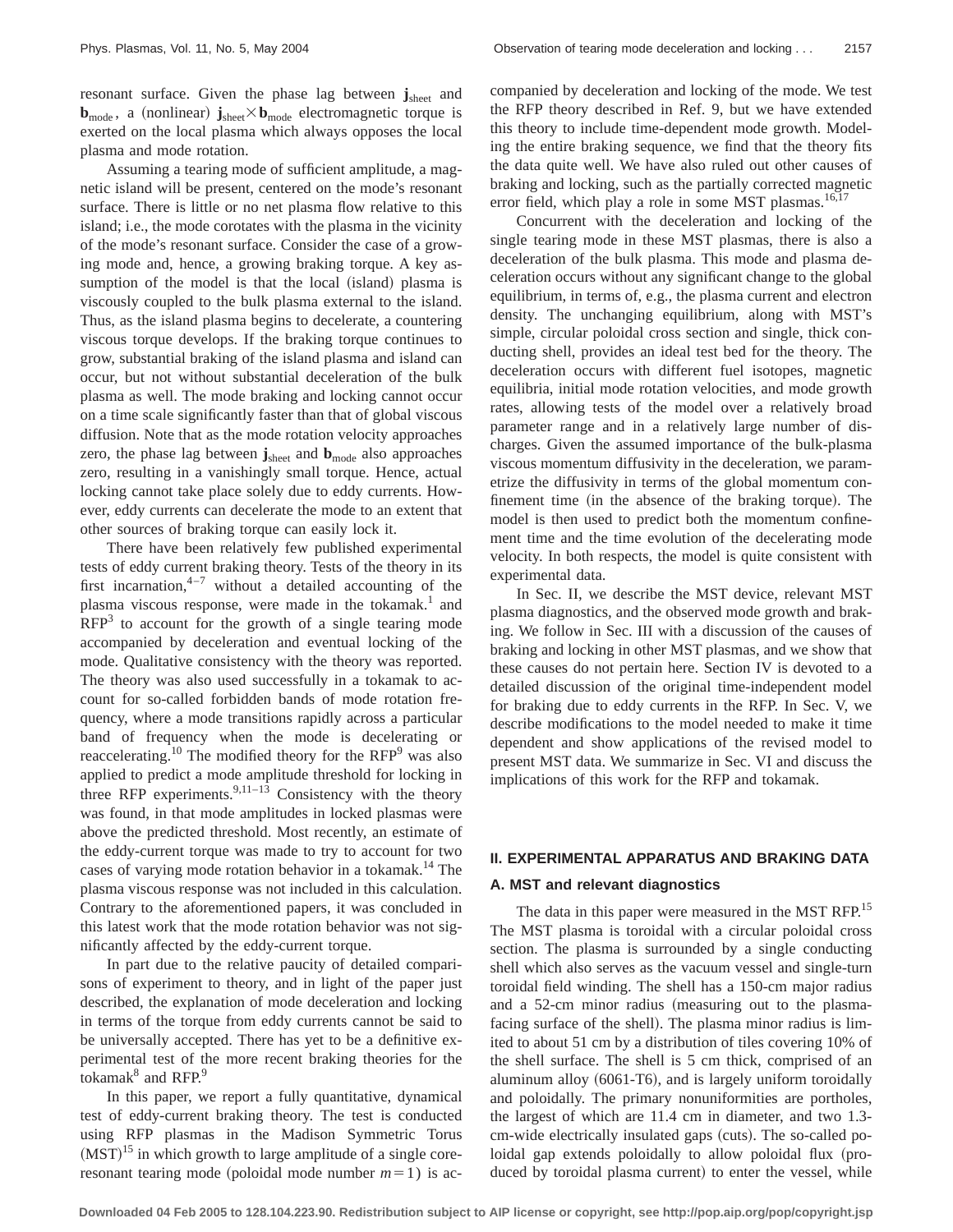the so-called toroidal gap extends toroidally at the inboard midplane and allows toroidal flux to enter the vessel. Image currents on the surface of the conducting shell arriving at one side of the poloidal gap are able to pass to the other side by a conductor connected across the gap. No such conductor is connected across the toroidal gap. Image currents arriving at the toroidal gap pass into the toroidal magnetic field circuit, which is connected directly to the vessel.

Radial magnetic error fields occur at both gaps. In this work, we need only be concerned with error fields that have the same poloidal and toroidal mode numbers (*m*,*n*) as the single large mode, since only such resonant error fields can affect the mode's rotation.<sup>8,17,18</sup> As discussed further below, this large mode has  $(m,n)=(1,5)$  or  $(1,6)$ , depending on the magnetic equilibrium. The error field at the poloidal gap has a fairly broad  $m$  and  $n$  spectrum, including  $(1,5)$  and  $(1,6)$ components. However, we show below that even a relatively large resonant error field at the poloidal gap does not affect the mode's rotation. Recent measurements of the error field at the toroidal gap indicate that the resonant components are small.<sup>19</sup> Hence, we assume here that this field plays no role.

The amplitudes and phase velocities of the internally resonant tearing modes are measured with a toroidal array of magnetic sensing coils mounted on the plasma-facing surface of the conducting shell just beyond the plasma boundary. Detection at the plasma boundary of all the core-resonant  $m=1$  modes is possible given the global perturbations associated with the modes. The sensing coil array is comprised of 32 coil pairs. One coil in each pair measures the fluctuating poloidal field, while the other measures the fluctuating toroidal field. A Fourier decomposition of each set of 32 discrete signals provides the poloidal and toroidal magnetic fluctuation amplitudes of each mode, as well as each mode's toroidal phase velocity. Toroidal rotation of CV (or  $C^{4+}$ ) impurity ions is measured with a passive Doppler spectrometer having a tangential–toroidal view of the plasma.<sup>20</sup> The location of the measured velocity depends on the profile of the CV emission. For the CV data shown below, the emission is strong across the plasma core, thereby allowing measurement of the CV rotation in the region where the dominant  $m=1$  modes are resonant. The poloidal velocity of the modes and plasma in the core is small compared to the toroidal velocity. Hence, we consider only the toroidal component of the velocity in this paper.

## **B. Experimental braking data**

The discharges included in this work were fueled with either hydrogen or deuterium and have toroidal plasma currents  $I_{\phi}$  from 230 kA to 390 kA and a central line-averaged electron density  $\langle n_e \rangle$  from  $0.7 \times 10^{19} \text{ m}^{-3}$  to 1.5  $\times 10^{19}$  m<sup>-3</sup>. The toroidal magnetic field reversal parameter  $F \equiv B_{\phi}(a)/\langle B_{\phi} \rangle$  ranges from 0 to -0.2, where  $B_{\phi}(a)$  is the surface toroidal magnetic field and  $\langle B_{\phi} \rangle$  is the poloidalcross-section average. Most of the plasmas studied here have *F*=0. The related pinch parameter  $\Theta = B_\theta(a)/\langle B_\phi \rangle$ , where  $B_{\theta}(a)$  is the surface poloidal magnetic field, varies from about 1.45 to 1.70, the lower value corresponding to  $F=0$ plasmas. All of the plasmas examined in this paper are re-



FIG. 1. Safety factor profiles reconstructed from an equilibrium model for plasmas with (a)  $F=0$ ,  $I_{\phi}=300$  kA, shot (1990131033) and (b)  $F=-0.2$ ,  $I_{\phi}$ =385 kA, shot (1001112138).

ferred to as standard, since their global energy confinement time is approximately the MST standard 1 ms. We exclude from this study recently achieved plasmas in which the confinement time is substantially improved.<sup>21</sup>

For the  $F=0$  and  $F=-0.2$  plasmas studied in this paper, we show in Fig. 1 the locations and (*m*,*n*) values of the five lowest *n*,  $m=1$  modes, resonant in the plasma core. The locations indicated are of the mode resonant surfaces. They are labeled on plots of the safety factor profile,  $q(r)$ , which is equal to  $m/n$  on resonant surfaces. These  $m=1$  modes dominate a typical mode spectrum. One notable difference between the two  $q$  profiles in Fig. 1 is the value of  $q(0)$ , which determines the toroidal mode number of the innermost resonant  $m=1$  mode. In the  $F=0$  profile,  $q(0)$  > 0.2, making the  $(1,5)$  mode innermost resonant. In the  $F = -0.2$  profile,  $q(0)$  < 0.2, making the  $(1,6)$  mode innermost resonant. Another notable difference between these profiles is the value of  $q(a)$ . With  $q(a)$ <0 in the  $F = -0.2$  profile, modes with  $m=0$  ( $n=1,2,3,...$ ) are resonant in the plasma, all at the same radius. With  $q(a)=0$ , the  $m=0$  modes are resonant at the surface of the conducting shell. The potential significance of the  $m=0$  modes in this work is discussed below.

The plasmas of interest in this paper exhibit growth to large amplitude of the innermost resonant  $m=1$  mode. Mode spectra with this feature have been dubbed quasi single helicity  $(QSH)$ , referring to the fact that the mode spectrum is comprised approximately of only one mode helicity  $(m,n)$ <sup>22–25</sup> A QSH spectrum appears in the  $F=0$  discharge shown in Fig. 2, and it results in mode braking and locking. The evolution of the  $m=1$ ,  $n=5-9$  mode amplitudes is shown in Fig. 2(a). Until about 14 ms, the amplitudes are comparable to one another, but the  $(1,5)$  mode then grows steadily and ultimately dominates the spectrum. The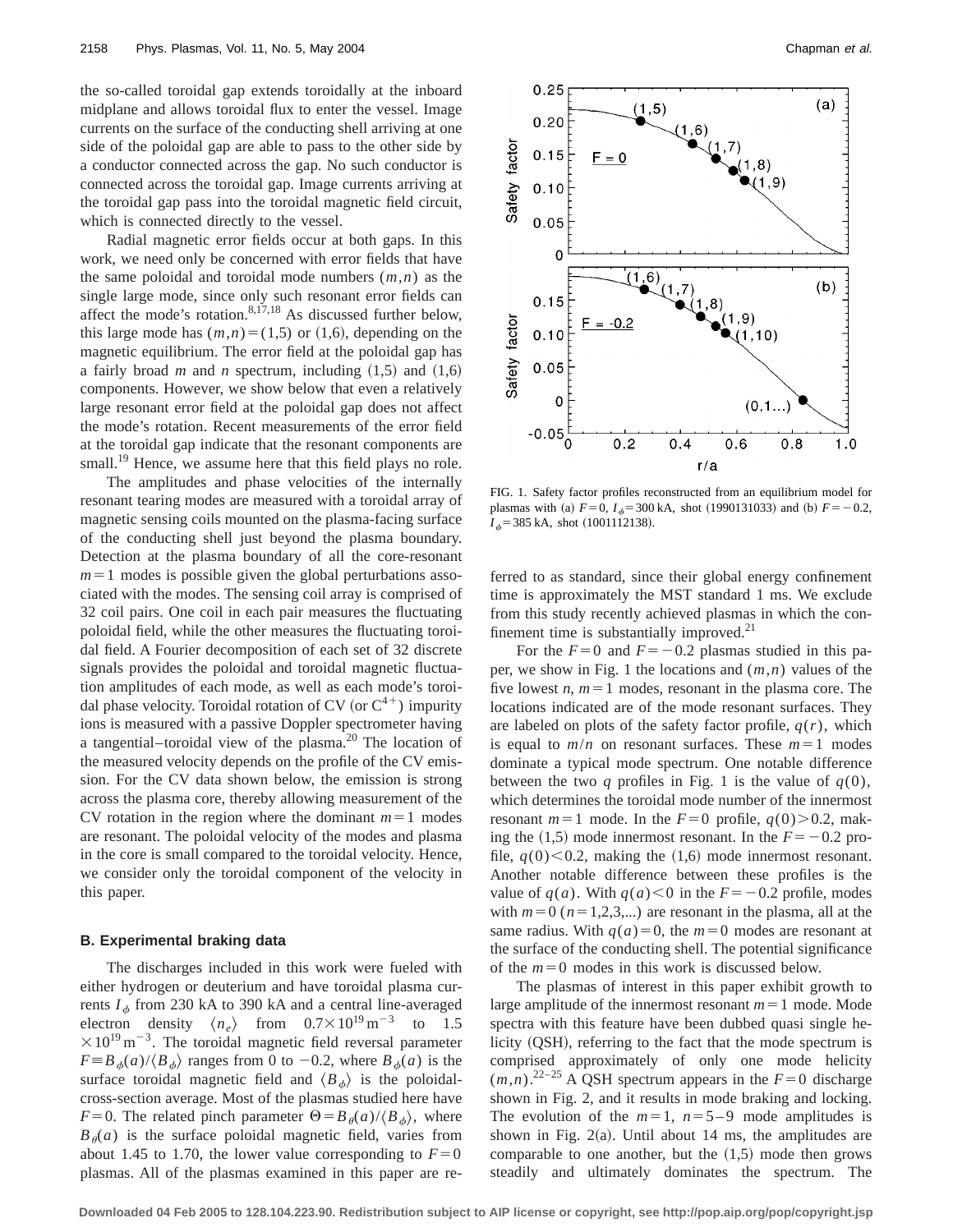

FIG. 2. From the  $F=0$  plasma used in Fig. 1, (a) poloidal magnetic fluctuation amplitude of the  $m=1$ ,  $n=5$  mode (black line) and the  $m=1$ , *n*  $=6-9$  modes (gray lines), (b) toroidal phase velocity of the  $m=1$ ,  $n=5$ mode, (c) toroidal flow velocity of CV ions, (d) toroidal plasma current, and (e) central line-averaged electron density.

roughly linear growth and eventual sudden drop of the dominant mode amplitude shown here is common to all the plasmas in this study. In other plasmas, the dominant mode amplitude grows and saturates, remaining large and constant for tens of ms, but in all cases, mode braking and locking occurs during the mode growth phase. These peaked mode spectra do not occur in all MST plasmas, even with the same operational parameters, and they appear at different times in plasmas in which they do occur.

The toroidal phase velocity of the  $(1,5)$  mode and the toroidal flow velocity of CV ions are shown in Figs.  $2(b)$  and  $2(c)$ . Before the  $(1,5)$  mode grows large, it and the plasma rotate continuously. The same is true for the other  $m=1$ modes (not shown). However, as the  $(1,5)$  mode amplitude becomes large, this mode and the bulk plasma, represented by the CV ions, slow down. CV rotation is taken as representative of bulk plasma rotation in the core, since the CV ions and  $m=1$  modes always rotate at similar velocities.<sup>26</sup> Eventually, at 19 ms, the  $(1,5)$  mode, as well as the other  $m=1$  modes, locks and remains locked until the end of the discharge (which occurs at  $47$  ms in this case). The plasma does not cease to rotate, however, but continues on at a reduced speed, as is typical with mode locking in MST. Such permanent mode locking is the typical result of QSH mode growth and braking, as long as the mode grows to sufficient amplitude. However, the modes and plasma do occasionally spin up again, after the dominant mode amplitude has dropped. There are also plasmas in which the dominant mode amplitude drops during the mode deceleration before locking can occur. In these cases, the modes and plasma reaccelerate.

The appearance of the QSH mode spectrum and the resultant braking and locking has little effect on the global equilibrium. This is in contrast to locking in the tokamak, which often results in a disruption. The MST plasma does



FIG. 3. From the  $F=0$  plasma used in Fig. 1, (a) toroidal phase velocity of the  $m=1$ ,  $n=5-9$  modes, in order from top to bottom, and (b) the toroidal phase velocity of the  $m=1$ ,  $n=5$  mode and toroidal flow velocity of the CV ions.

not disrupt in the presence of such a large mode partly because the field structure in the core of a standard RFP plasma is already stochastic, although the region within the large mode's island is substantially less stochastic, possibly exhibiting healed flux surfaces. $^{23}$  To illustrate the constancy of the plasma equilibrium in QSH plasmas, we show the toroidal plasma current and line-averaged electron density in Figs. 1(d) and 1(e). Parameters such as *F* and  $\Theta$ , which reflect the shape of the magnetic field profiles, $^{27}$  are also unchanging.

The deceleration and locking of the  $m=1$ ,  $n=5-9$ modes in the plasma shown in Fig. 2 are shown in detail in Fig. 3(a). In Fig. 3(b), we overlay the  $(1,5)$  and CV velocities. Since each tearing mode rotates with a velocity determined by the plasma flow in the vicinity of the mode's resonant surface, differing mode velocities reflect a radial variation of the plasma flow velocity. While the radial profile of the flow varies somewhat shot to shot  $(e.g.,)$  some profiles are flatter than others), a feature common to all plasmas in this study is that the core-resonant  $m=1$  modes and CV ions decelerate on the same time scale. This is sensible since the mode resonant surfaces and CV ions overlap in space.

With the data shown thus far, we have established a clear correlation between the growth of the QSH dominant mode and the mode (and plasma) deceleration. When the QSH spectrum appears, the mode phase velocity evolves as a relatively simple function of the mode amplitude. In Fig. 4 we plot the mode phase velocity versus the normalized mode amplitude extracted from 10 to 20 ms from the data shown in Fig. 2. The mode amplitude is normalized to the equilibrium field strength at the plasma boundary. Henceforth, we will refer to curves such as that shown in Fig. 4 as braking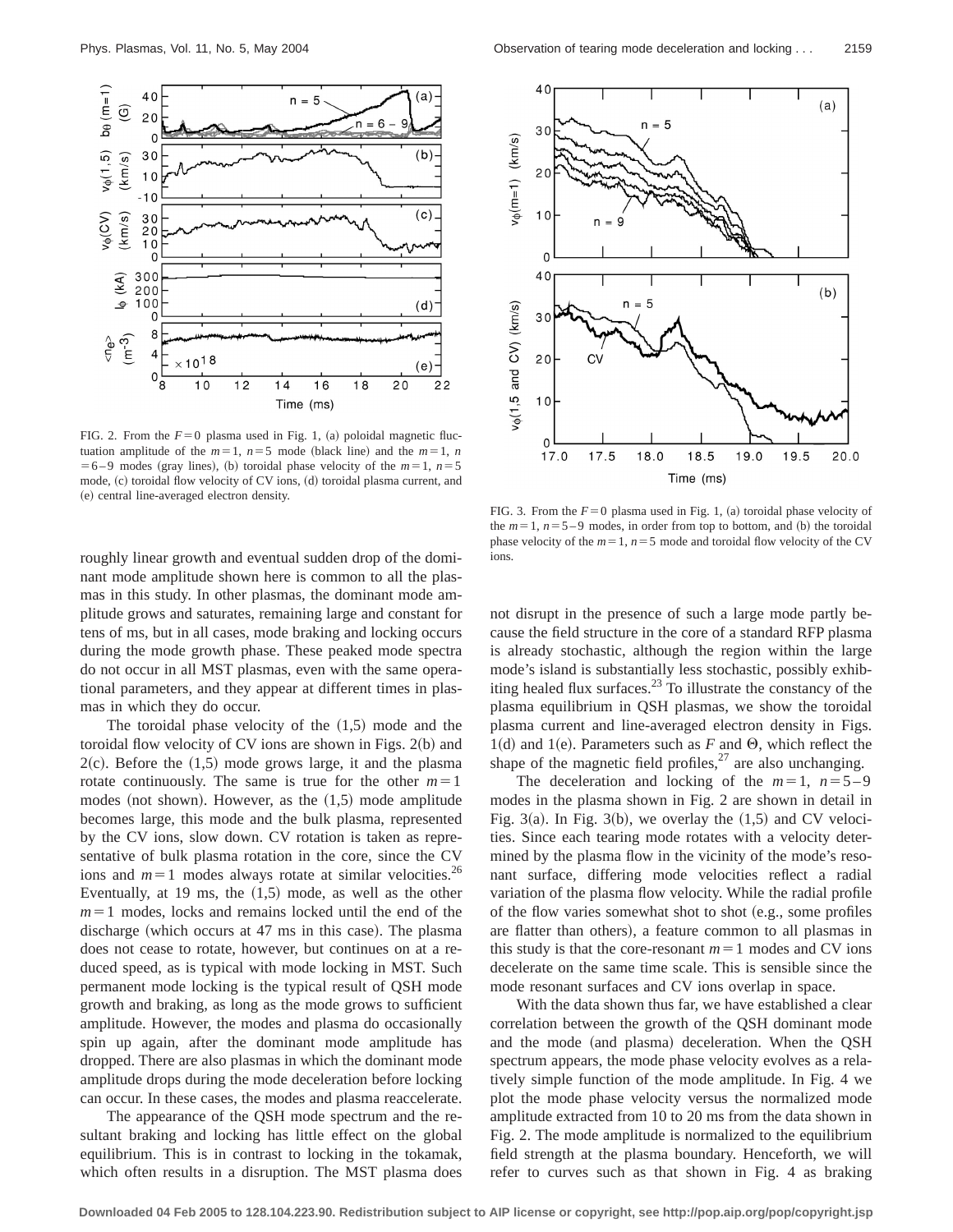

FIG. 4. From poloidal magnetic fluctuation measurements, the  $(1,5)$  toroidal phase velocity versus the normalized mode amplitude. Data was extracted from 10 to 20 ms from the shot shown in Fig. 2. A 250- $\mu$ s smooth is applied to the data.

curves. At low mode amplitude in Fig. 4, the velocity is largely independent of amplitude, but as the mode amplitude grows, a clear relation between velocity and amplitude emerges, with the velocity steadily decreasing until locking occurs. The braking curve is not perfectly smooth due to both noise in the data and real variations in the mode amplitude and velocity. Curves like that shown in Fig. 4 are traced out whenever the QSH dominant mode grows to sufficient amplitude. More braking curves are shown below.

In this section, we have shown that braking and locking of the core-resonant  $m=1$  modes accompany the growth to large amplitude of the innermost resonant  $m=1$  mode. We have also demonstrated that this mode braking is accompanied by deceleration of the bulk plasma. In the next section, we begin examination of the possible causes of this mode braking.

# **III. ROLE OF THE ERROR FIELD AND MODE COUPLING**

There are previously established mechanisms for mode braking and locking in MST that could, in principle, contribute to the phenomenology described above. One mechanism is the torque exerted by error fields. Another is the torque exerted via nonlinear coupling to other modes resonant in the plasma. We will show that neither mechanism plays a role here.

## **A. Error field**

As with the torque from eddy currents in the shell, the torque from an error field is exerted on the plasma in the vicinity of a tearing mode's resonant surface and is proportional to the product of the mode's amplitude and the corresponding resonant component of the error field.<sup>8,18</sup> It has been demonstrated in MST that a sufficiently large  $m=1$ error field applied at the poloidal gap can decelerate and lock the  $m=1$  modes.<sup>17</sup> Given the large amplitude to which the QSH dominant mode grows, even a relatively small error



FIG. 5. In the presence of large and small error fields, time variations of  $(a)$ the poloidal magnetic fluctuation amplitude of the  $(1,5)$  mode,  $(b)$  the amplitude of the  $m=1$  radial error field at the poloidal gap, (c) the product of the mode amplitude and error field, and (d) the toroidal phase velocity of the  $(1,5)$  mode. Data were recorded on 8 January 2003.

might induce locking or, at least, affect the shape of the braking curve. There is a finite error field at the poloidal gap in all the plasmas studied here.

To test for influence of the error field, we examined QSH mode braking with an  $m=1$  error field of varying magnitude. The error field magnitude can be varied shot to shot. Shot-averaged wave forms from plasmas with a QSH mode spectrum but differing error fields are shown in Fig. 5. One ensemble is comprised of seven shots with a large error field, and the other is comprised of eight shots with a small error field. The ensembles are comprised of data extracted from each shot during the 5-ms interval leading up to locking of the dominant mode. These  $F=0$  plasmas were generated on the same day with the same plasma current and similar electron density. The  $(1,5)$  mode amplitude and the amplitude of the  $m=1$  radial error field are shown in Figs. 5(a) and 5(b). The two mode growth rates are very similar, showing that the mode growth is unaffected by the substantial difference in error field amplitude. The product of the mode and error-field amplitudes is shown in Fig.  $5(c)$ , showing that there is a large difference in the error-field torque in these plasmas. Even with this large difference, the evolution of the  $(1,5)$ velocity in the two cases, Fig.  $5(d)$ , is quite similar, even during the phase of rapid deceleration when the product of the mode and error-field amplitudes differs by almost an order of magnitude.

Not surprisingly, given the data in Fig. 5, there is no significant difference in the braking curves for these two ensembles. In Fig. 6 we show two shot-averaged QSH braking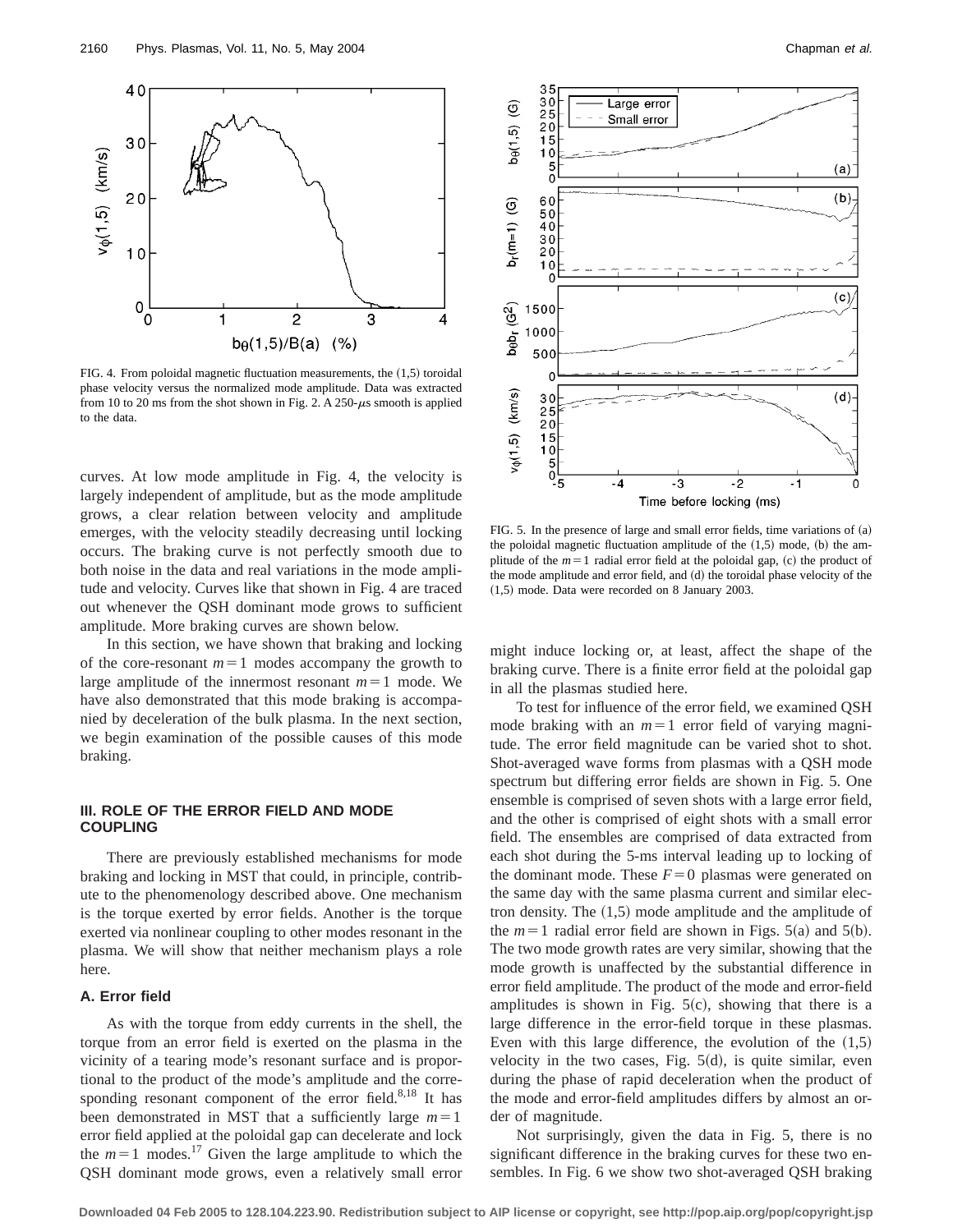

FIG. 6. Shot-averaged braking curves for the  $(1,5)$  mode in the presence of large and small error fields. Curves were compiled from the same plasmas as those used in Fig. 5.

curves, comprised of data from the same ensembles used in Fig. 5. Not only are the shapes of these curves quite similar, but the value of the mode amplitude at which locking occurs is the same. The similarity of the braking curves is also apparent when one compares individual shots (i.e., this similarity is not an artifact of averaging). We did record some plasmas with an error field much larger than that shown in Fig.  $5(b)$ . Consistent with previous experiments,<sup>17</sup> an error field well over 100 G caused robust locking of the  $m=1$  modes, in most cases in the absence of a QSH spectrum. Although the error field is unimportant within the range of error amplitude shown in Fig. 5, we did adjust the error field to be as small as possible in the plasmas modeled below.

## **B. Mode coupling**

In addition to the error field, there is also a torque that can be exerted by other resonant tearing modes.<sup>18,28</sup> This torque is exerted via nonlinear coupling of three modes, one of which is the QSH dominant mode. In contrast to the externally imposed torque due to an error field or eddy currents in the shell, which causes a net loss of plasma angular momentum, the torque from mode coupling results only in a redistribution of momentum *internal* to the plasma. The most important three-wave-coupled triplet for this paper involves modes with  $(m,n) = (1,n_{QSH})$ ,  $(1,n_{QSH}+1)$ , and  $(0,1)$ . The torque is proportional to the product of the three mode amplitudes and, once again, is exerted on the plasma in the vicinity of each mode's resonant surface. When substantial, this mutual torque causes the  $m=1$  and  $m=0$  mode phase velocities to equilibrate. In MST plasmas, the  $m=0$  modes are either stationary in the laboratory frame or rotate in the direction opposite the  $m=1$  modes. Thus, when nonlinear coupling is substantial, the  $m=1$  modes decelerate.

Obvious evidence for this coupling and equilibration has previously been observed only during sawtooth crashes, when both the  $m=1$  and  $m=0$  mode amplitudes become quite large for a brief time.<sup>28</sup> Between crashes, when mode amplitudes are generally smaller, the coupling is very weak.28 In this study, we exclude plasmas in which a saw-



FIG. 7. In  $F>0$  and  $F=0$  plasmas, time variations of the poloidal magnetic fluctuation amplitude of the  $(a)$   $(1,5)$  mode and  $(b)$   $(1,6)$  mode,  $(c)$  the toroidal magnetic fluctuation amplitude of the  $(0,1)$  mode,  $(d)$  the product of the  $(1,5)$ ,  $(1,6)$ , and  $(0,1)$  mode amplitudes, and  $(e)$  the toroidal phase velocity of the (1,5) mode. Data were recorded on 30 March 2001 and 3 April 2001.

tooth crash occurs during deceleration of the QSH dominant mode. Between crashes in QSH plasmas, as in other standard MST plasmas, the amplitude of the  $(0,1)$  mode is small. Thus we expect that the three-wave torque is also small.

We demonstrate that the torque is small in  $F=0$  plasmas by comparing braking of the  $(1,5)$  QSH mode in  $F=0$  and  $F>0$  plasmas. In  $F=0$  plasmas, the  $(0,1)$  mode is resonant at the plasma boundary at the inner surface of MST's thick conducting shell. In  $F>0$  plasmas,  $q>0$  everywhere in the plasma, excluding the  $m=0$  resonant surface from the plasma and eliminating the three-wave torque. In Fig. 7 are data from two shot ensembles, one comprised of 11 shots with  $F=0$  and the other comprised of 19 shots with  $F$  $=$  +0.015. These discharges all had the same plasma current, similar electron density, and the same (small)  $m=1$  error field. The amplitudes of the  $(1,5)$ ,  $(1,6)$ , and  $(0,1)$  modes are compared in Figs. 7(a)–7(c). The evolution of the  $m=1$ modes is quite similar comparing the two cases. The amplitude of the  $(0,1)$  mode in the  $F>0$  case represents a baseline or noise level since the mode is not resonant in the plasma. The  $(0,1)$  amplitude in the  $F=0$  plasmas is just slightly above the baseline. The product of the three mode amplitudes is compared in Fig.  $7(d)$ . Except for a brief time, the product in the  $F=0$  ensemble differs very little from that in the  $F>0$  ensemble, the latter reflecting a baseline in the triple product and three-wave torque. The evolution of the  $(1,5)$  velocity in the two cases is quite similar, Fig. 7(e), although the initial velocity differs due to the slightly different equilibria.

The two shot-averaged braking curves for these data are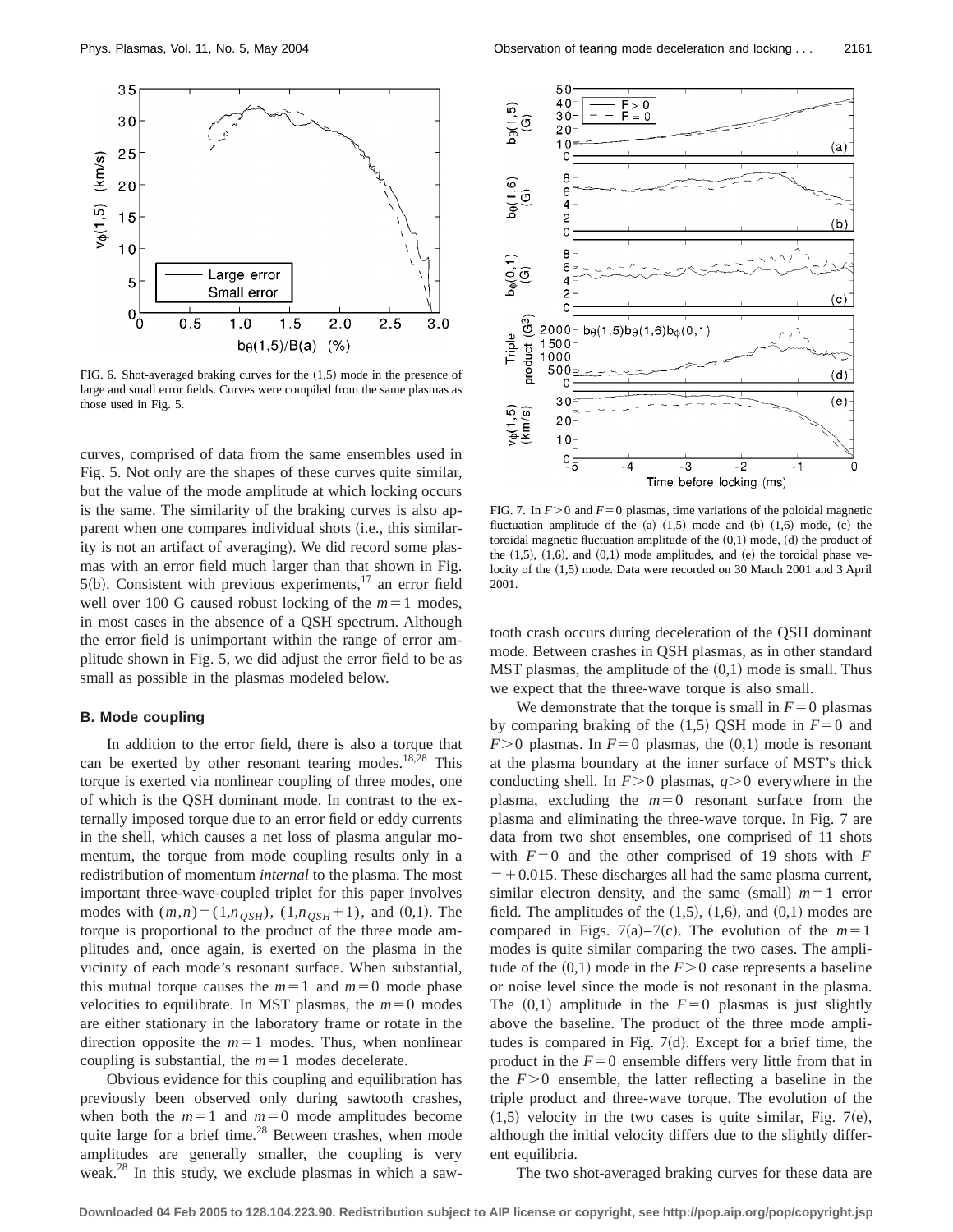

FIG. 8. Shot-averaged braking curves for the  $(1,5)$  mode in  $F>0$  and *F*  $=0$  plasmas. Curves were compiled from the same plasmas as those used in Fig. 7.

shown in Fig. 8. There is an offset between the two curves that arises due to differences in both the phase velocities and mode amplitudes. The difference in phase velocities originates before braking begins. Although the offset in the curves exists all the way to locking, the shapes of the braking curves are quite similar (i.e., the rate of deceleration is quite similar). The similarity of the mode amplitude triple products and the braking curves allows one to conclude that the threewave torque is small during braking in  $F=0$  plasmas.

#### **IV. TIME-INDEPENDENT MODELING**

Having ruled out other, previously established causes of braking and locking in MST to explain the braking shown in Sec. II, we turn to the torque exerted by eddy currents flowing in the conducting shell. An RFP-specific model for this effect was described in Ref. 9. In this section, we first descibe the model, which is time independent in that it assumes a mode amplitude—and thus an eddy-current torque—that evolves on a time scale much, much slower than that of the mode deceleration. Most of the equations shown in this section are taken directly from Ref. 9. In describing the braking curve predicted by this model for MST, we note a significant correction to the curve. The corrected curve predicts braking due to eddy currents at a substantially smaller mode amplitude. In Sec. V, we describe the timedependent extension to the model, made necessary by the violation of the time-independent assumption in the plasmas studied here. We then show applications of the timedependent model to experimental data and discuss the degree to which the model fits the data.

## **A. Geometry and equilibrium**

The model assumes large aspect ratio and zero  $\beta_p$  (the volume-integrated plasma pressure normalized to the poloidal magnetic field pressure at the plasma boundary). Hence, the equilibrium is well approximated as a periodic cylinder, and cylindrical polar coordinates  $(r, \theta, z)$  are adopted. The major and minor radii of the cylindrical model plasma are  $R_0$ and *a*. A simulated toroidal angle is defined as  $\phi = z/R_0$ . The system is assumed to be periodic in the *z* direction, with periodicity length  $2\pi R_0$ . MST's conducting shell is assumed to be uniform in the axial and azimuthal (toroidal and poloidal) directions. The fact that the actual shell has portholes and two gaps should not significantly affect the results, since the induction of eddy currents does not require a completely continuous conductor, as noted recently in a tokamak with a segmented shell.<sup>29</sup>

Internal magnetic field profiles are modeled according to the standard, well-tested  $\alpha - \theta_0$  equilibrium model,<sup>27</sup> according to which

$$
\nabla \times \mathbf{B} = \sigma(r) \mathbf{B},\tag{1}
$$

where

$$
\sigma = \left(\frac{2\,\theta_0}{a}\right) \left[1 - \left(\frac{r}{a}\right)^{\alpha}\right],\tag{2}
$$

and  $\theta_0$  and  $\alpha$  are positive constants. The experimental inputs to this equilibrium model are the reversal and pinch parameters,  $F$  and  $\Theta$ , measured at the plasma boundary.

### **B. Perturbed magnetic field**

The model assumes only one unstable core-resonant *m*  $=1$  tearing mode. The magnetic perturbation associated with the single  $(m, n)$  mode is

$$
\mathbf{b}(\mathbf{r}) = \mathbf{b}(r)e^{i(m\theta - n\phi)},\tag{3}
$$

where

$$
b_r^{m,n} = \frac{i\psi}{r},\tag{4}
$$

$$
b_{\theta}^{m,n} = -\frac{m\psi'}{m^2 + n^2\epsilon^2} + \frac{n\epsilon\sigma\psi}{m^2 + n^2\epsilon^2},
$$
\n(5)

$$
b_{\phi}^{m,n} = \frac{n\epsilon\psi'}{m^2 + n^2\epsilon^2} + \frac{m\sigma\psi}{m^2 + n^2\epsilon^2},
$$
\n(6)

 $\epsilon(r) = r/R_0$ , and the prime denotes  $d/dr$ .

The linearized magnetic flux function  $\psi(r) = \psi^{m,n}(r)$ satisfies Newcomb's equation $30$ 

$$
\frac{d}{dr}\bigg[f\frac{d\psi}{dr}\bigg] - g\,\psi = 0,\tag{7}
$$

where

$$
f(r) = \frac{r}{m^2 + n^2 \epsilon^2},\tag{8}
$$

$$
g(r) = \frac{1}{r} + \frac{r(n\epsilon B_{\theta} + mB_{\phi})}{(m^2 + n^2\epsilon^2)(mB_{\theta} - n\epsilon B_{\phi})} \frac{d\sigma}{dr}
$$

$$
+ \frac{2mn\epsilon\sigma}{(m^2 + n^2\epsilon^2)^2} - \frac{r\sigma^2}{m^2 + n^2\epsilon^2}.
$$
(9)

Equation  $(7)$  is singular at the tearing mode's resonant surface, located at minor radius  $r<sub>s</sub>$ , which satisfies

$$
m B_{\theta}(r_s) - n \epsilon(r_s) B_{\phi}(r_s) = 0. \tag{10}
$$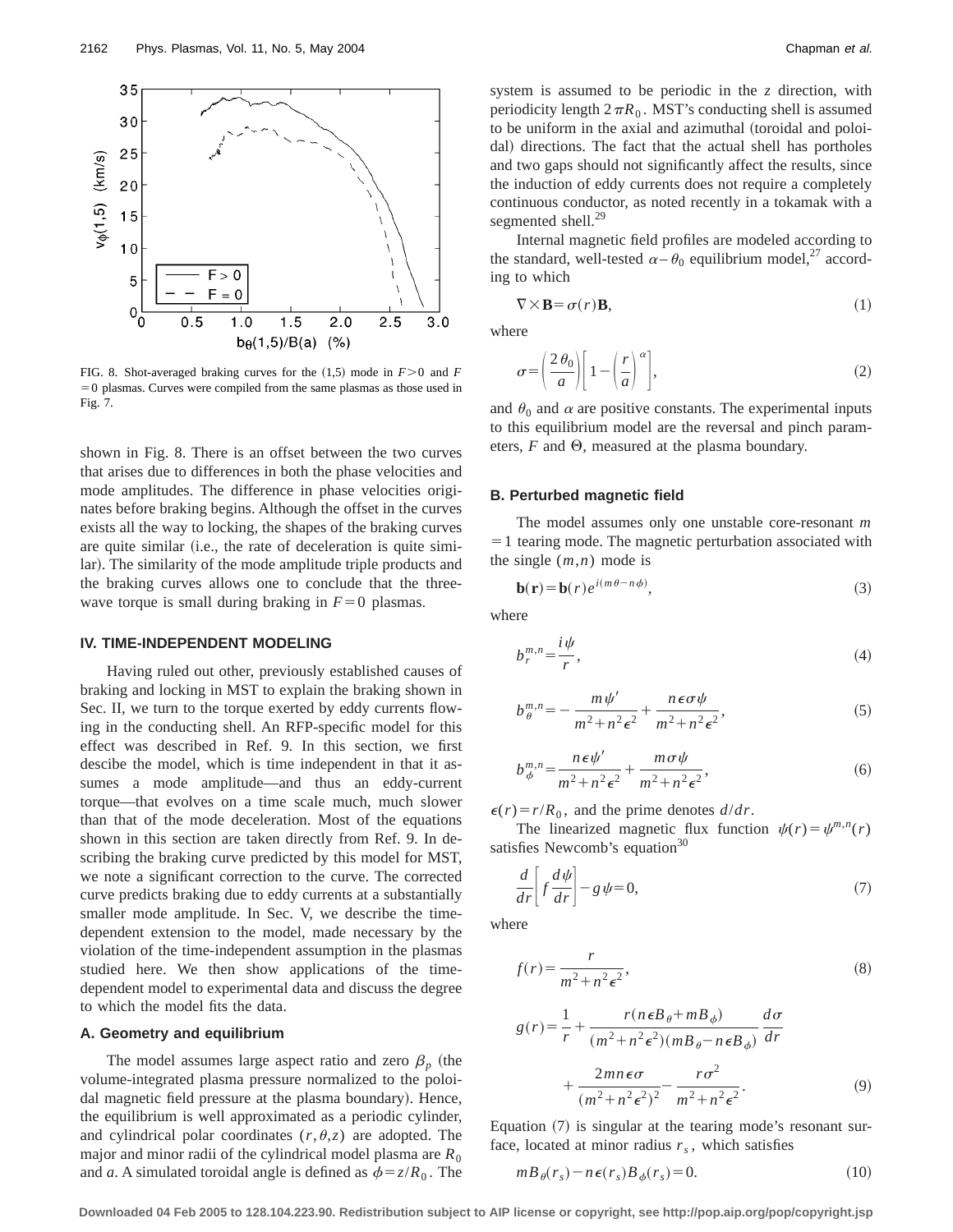In the vacuum region (where  $\sigma=0$ ) surrounding the plasma, the most general solution to Newcomb's equation takes the form

$$
\psi = Ai_m(n\epsilon) + Bk_m(n\epsilon),\tag{11}
$$

where *A* and *B* are arbitrary constants, and

$$
i_m(n\epsilon) = |n\epsilon|I_{m+1}(|n\epsilon|) + mI_m(|n\epsilon|),
$$
\n(12)

$$
k_m(n\epsilon) = -|n\epsilon|K_{m+1}(|n\epsilon|) + mK_m(|n\epsilon|). \tag{13}
$$

Here,  $I_m$  and  $K_m$  represent standard modified Bessel functions.

In this model, the tearing mode is purely a current-driven instability. The destabilizing effect of the experimentally finite plasma pressure is explicitly neglected. This is justified by the fairly flat pressure profile in the core of standard MST plasmas and the relatively small value of  $\beta_p \sim 7\%$ . Under these conditions, the contribution of pressure to coreresonant tearing instability is small.<sup>31</sup>

# **C. Standard tearing eigenfunctions**

Let  $\psi_s(r,d)$  represent the standard normalized tearing eigenfunction calculated assuming a perfectly conducting shell at minor radius *d*. In other words,  $\psi_s(r,d)$  is a real solution to Newcomb's equation  $(7)$  which is well behaved as  $r \rightarrow 0$  and satisfies

$$
\psi_s(r_s, d) = 1,\tag{14}
$$

$$
\psi_s(r \ge d, d) = 0. \tag{15}
$$

There are gradient discontinuities in  $\psi_s(r, d)$  at  $r = r_s$  and *r*  $= d$ . The quantity

$$
E(d) = \left[ r \frac{d \psi_s(r,d)}{dr} \right]_{r_{s-}}^{r_{s+}} \tag{16}
$$

is the standard tearing stability index,  $32$  calculated assuming a perfectly conducting shell at minor radius *d*.

## **D. Modified tearing eigenfunctions**

Now assume a system with a finite-conductivity shell at minor radius *b* and a perfectly conducting shell at minor radius *c*, with  $b < c$ . The finite-conductivity shell imposes a modification on the standard tearing eigenfunction. The most general tearing eigenfunction is now written

$$
\psi(r) = \Psi_s \psi_s(r, b) + \Psi_b \psi_b(r, b, c), \qquad (17)
$$

where  $\Psi_s$  and  $\Psi_b$  are complex parameters which determine the amplitude and phase of the tearing perturbation at the rational surface and finite-conductivity shell, respectively. The normalized eigenfunction  $\psi_b(r, b, c)$  is a real solution to Newcomb's equation which is well behaved as *r*→0 and satisfies

$$
\psi_b(r_s, b, c) = 0,\tag{18}
$$

$$
\psi_b(b,b,c) = 1,\tag{19}
$$

$$
\psi_b(c,b,c) = 0.\tag{20}
$$

It is nonzero only in the radial range  $r_s \leq r \leq c$ , and it possesses gradient discontinuities at  $r=r_s$ ,  $r=b$ , and  $r=c$ . This eigenfunction parametrizes the interaction between the tearing mode and eddy currents induced in the finiteconductivity shell, in the presence of the perfectly conducting shell.

#### **E. Modified tearing dispersion relation**

In the presence of the two shells, the dispersion relation for the tearing mode takes the form

$$
\Delta \Psi_s = E(b)\Psi_s + E_{sb}\Psi_b, \qquad (21)
$$

$$
\Delta \Psi_b = -\frac{E_{sb}E_{bs}}{E(c) - E(b)} \Psi_b + E_{bs} \Psi_s, \qquad (22)
$$

where

$$
\Delta \Psi_s = \left[ r \frac{d\psi}{dr} \right]_{r_{s-}}^{r_{s+}} \tag{23}
$$

is a complex parameter which determines the amplitude and phase of the eddy currents induced in the vicinity of the tearing mode's resonant surface, and

$$
\Delta \Psi_b = \left[ r \frac{d\psi}{dr} \right]_{b_-}^{b_+}
$$
\n(24)

is a complex parameter which determines the amplitude and phase of the eddy currents induced in the finite-conductivity shell. Furthermore,

$$
E_{sb} = \left[ r \frac{d \psi_b(r,b,c)}{dr} \right]_{r_{s+}} \tag{25}
$$

and

$$
E_{bs} = -\left[r\frac{d\psi_s(r,b)}{dr}\right]_{b_{-}}
$$
\n(26)

are both real parameters.

From Newcomb's equation  $(7)$  one can demonstrate that

$$
(m^2 + n^2 \epsilon_b^2) E_{sb} = (m^2 + n^2 \epsilon_s^2) E_{bs} ,
$$
 (27)

where  $\epsilon_b = b/R_0$  and  $\epsilon_s = r_s/R_0$ . One can also demonstrate that

$$
\psi_b(r,b,c) = \frac{E_{sb}}{E(c) - E(b)} [\psi_s(r,c) - \psi_s(r,b)].
$$
 (28)

In the vacuum region outside the plasma,

$$
\psi_s(r,b) = \begin{cases} \psi_s(a,b) \frac{k_m(n\epsilon_b)i_m(n\epsilon) - k_m(n\epsilon)i_m(n\epsilon_b)}{k_m(n\epsilon_b)i_m(n\epsilon_a) - k_m(n\epsilon_a)i_m(n\epsilon_b)}, & a \leq r \leq b, \\ 0, & r > b, \end{cases}
$$
(29)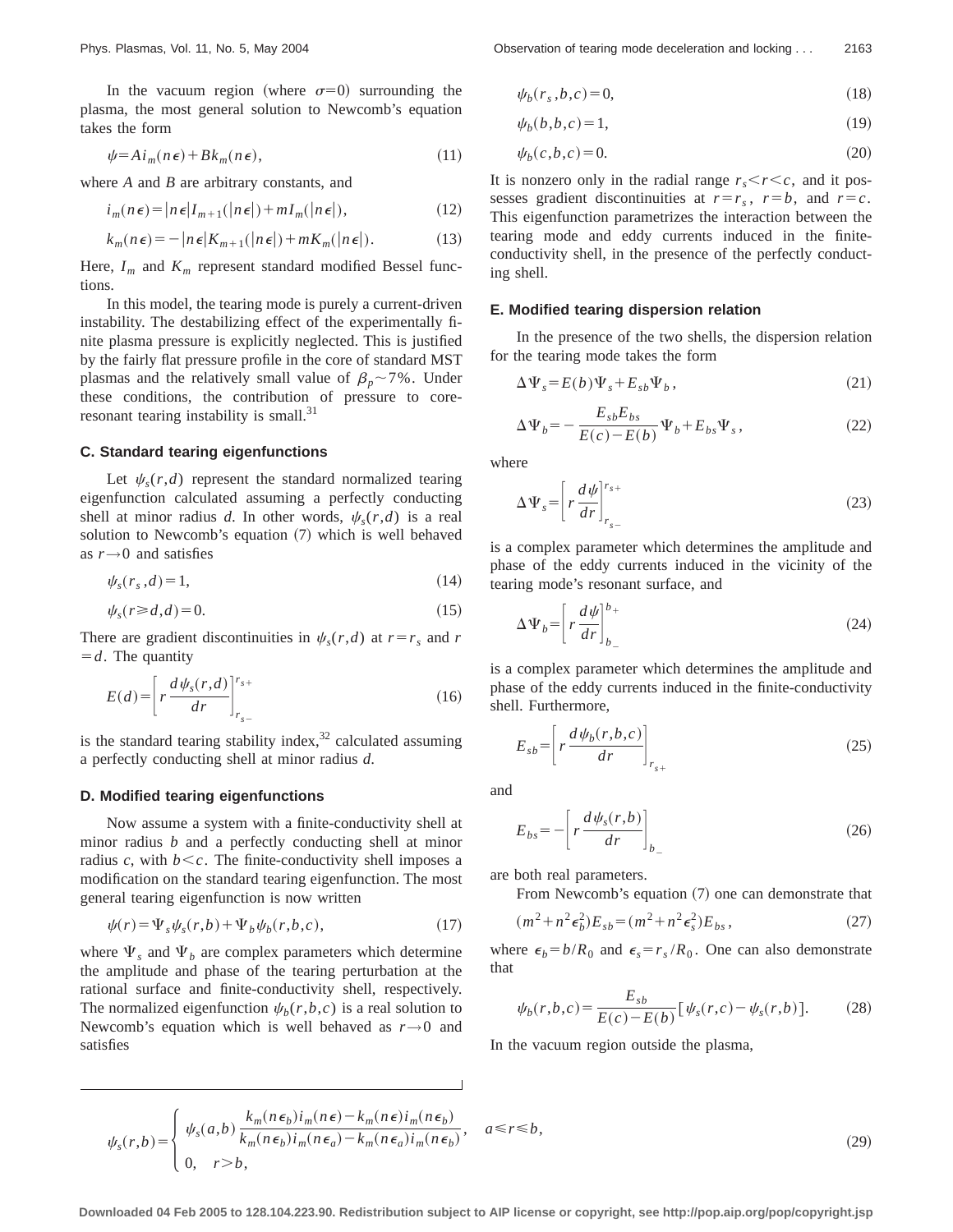where  $\epsilon_a = a/R_0$ . It follows from Eqs. (26) and (27) that

$$
E_{bs} = \frac{\psi_s(a,b)(m^2 + n^2 \epsilon_b^2)}{k_m(n\epsilon_b)i_m(n\epsilon_a) - k_m(n\epsilon_a)i_m(n\epsilon_b)},
$$
(30)

$$
E_{sb} = \frac{\psi_s(a,b)(m^2 + n^2 \epsilon_s^2)}{k_m(n\epsilon_b)i_m(n\epsilon_a) - k_m(n\epsilon_a)i_m(n\epsilon_b)}.
$$
(31)

Thus, all of the real parameters appearing in the modified tearing dispersion relation  $(21)$  and  $(22)$  [i.e.,  $E(b)$ ,  $E(c)$ ,  $E_{bs}$ , and  $E_{sb}$ ] can be calculated knowing the standard tearing eigenfunction  $\psi_s(r,d)$ .

## **F. Shell physics**

Given a shell with radius *b*, radial thickness  $\delta_b$ , and electrical conductivity  $\sigma_b$ , the shell time constant is defined

$$
\tau_b = \mu_0 \sigma_b \delta_b b. \tag{32}
$$

The conducting shell in MST is sufficiently thick that the rotating tearing perturbation amplitude is zero outside the shell (at  $r > b + \delta b$ ). The shell provides very strong shielding. Given this, one can write a dispersion relation for the vacuum vessel,

$$
\Delta \Psi_b = \left( in \ \Omega_s \tau_b \frac{b}{\delta_b} \right)^{1/2} \Psi_b \,, \tag{33}
$$

relating the amplitude and phase of the eddy currents induced in the finite-conductivity shell to the amplitude and phase of the tearing perturbation at the same location. Introduced in this expression is  $\Omega<sub>s</sub>$ , the toroidal angular velocity of the plasma at the tearing mode resonant surface. It is assumed that the tearing mode and plasma corotate toroidally at the mode's resonant surface. This is commonly referred to as the *no-slip* constraint. The plasma's toroidal angular velocity profile is represented by  $\Omega(r)$ .

From Eqs.  $(21)$ ,  $(22)$ , and  $(33)$ , one can also derive the dispersion relation at the resonant surface,

$$
\Delta \Psi_s \approx e^{-i\pi/4} \frac{E_{sb} E_{bs}}{(n\Omega_s \tau_b b/\delta_b)^{1/2}} \Psi_s + E(b) \Psi_s, \qquad (34)
$$

relating the amplitude and phase of the eddy currents induced in the vicinity of the mode's resonant surface to the amplitude and phase of the tearing perturbation at the same location.

## **G. Electromagnetic torque**

This braking model includes both the electromagnetic braking torque exerted between the finite-conductivity shell and local plasma in the vicinity of the mode's resonant surface, and the viscous restoring torque exerted between the local plasma and exterior bulk plasma. The toroidal electromagnetic torque acting in the vicinity of the resonant surface due to eddy currents flowing in the conducting shell is given by

$$
\delta T_{EM} = \frac{2\pi^2 R_0}{\mu_0} \frac{n}{m^2 + n^2 \epsilon_s^2} \text{Im}\{\Delta \Psi_s(\Psi_s)^*\}
$$
(35)

$$
\delta T_{EM} \approx -\frac{\pi^2 R_0 \sqrt{2}}{\mu_0} \frac{n |\Psi_s|^2}{m^2 + n^2 \epsilon_s^2} \frac{E_{sb} E_{bs}}{(n \Omega_s \tau_b b / \delta_b)^{1/2}}.
$$
 (36)

In general, the electromagnetic torque has a dependence on the phase lag  $\varphi$  at the mode resonant surface between the tearing perturbation and the perturbation induced by the eddy currents flowing in the shell (or, equivalently, the phase lag at the shell between the tearing perturbation and induced eddy currents). This dependence is  $\sin \varphi$ , meaning that, all else being equal, the electromagnetic torque is largest for a phase lag of  $\pi/2$  and smallest (zero) for a phase lag of 0. This phase lag depends on the mode angular velocity (rotation frequency).

To understand the origin of the phase lag and its dependence on angular velocity, consider the shell to be a driven *L*/*R* circuit characterized by

$$
L\frac{dI}{dt} + RI = V_0 e^{i\omega t},\tag{37}
$$

where *I* is the eddy current induced in the shell,  $V_0$  is the mode amplitude, and  $\omega$  is the mode rotation frequency. In steady state (with *I* and  $V_0$  oscillating at the same frequency),

$$
I = \frac{V_0/R}{1 + i\omega L/R}.\tag{38}
$$

The phase between  $V_0$  and *I* is

$$
\varphi = \tan^{-1} \left[ \frac{-\omega L}{R} \right] = \tan^{-1} \left[ \frac{-\omega}{(R/L)} \right],\tag{39}
$$

and  $L/R$  is the shell (circuit) time constant. Hence,

$$
\varphi \rightarrow \begin{cases} \pi/2, & \omega \gg R/L, \\ 0, & \omega \ll R/L. \end{cases} \tag{40}
$$

In the time-independent modeling described in this section, the phase lag is approximated to be a constant  $\pi/4$ , independent of mode velocity. In the time-dependent modeling described in the next section, the full variation of the phase lag with mode velocity is included.

#### **H. Viscous torque**

The steady-state change in the plasma toroidal angular velocity induced by  $\delta T_{EM}$  is written

$$
\Delta\Omega(r) = \Delta\Omega_s \begin{cases} \int_r^a \frac{dr}{\mu r} / \int_{r_s}^a \frac{dr}{\mu r}, & r_s \le r \le a, \\ 1, & r \le r_s, \end{cases}
$$
(41)

where  $\mu(r)$  is the plasma perpendicular viscosity profile and

$$
\Delta\Omega_s = \Omega_s - \Omega_s^{(0)}.\tag{42}
$$

Here,  $\Omega_s^{(0)}$  is the value of  $\Omega_s$  in the absence of eddy currents flowing in the shell. It is sometimes referred to as the ''natural'' angular velocity. The viscous restoring torque acting in the vicinity of the resonant surface is written

or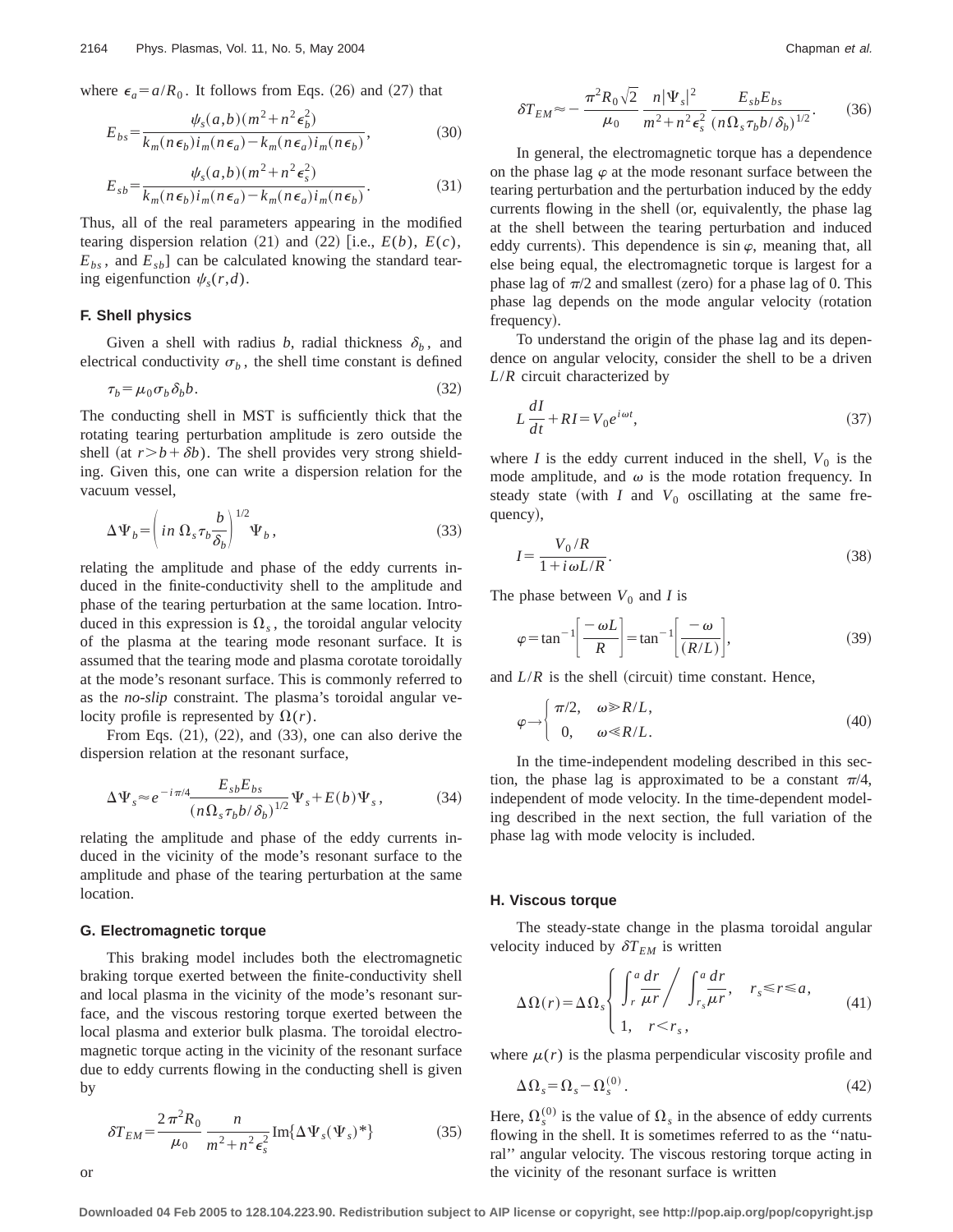$$
\delta T_{VS} = 4 \pi^2 R_0 \left[ r \mu R_0^2 \frac{d \Delta \Omega}{dr} \right]_{r_{s-}}^{r_{s+}}.
$$
 (43)

It follows from Eqs.  $(41)$  and  $(42)$  that

$$
\delta T_{VS} = 4\pi^2 R_0^3 \left[ \Omega_s^{(0)} - \Omega_s \right] \bigg/ \int_{r_s} \frac{dr}{\mu r} . \tag{44}
$$

#### **I. Torque balance**

In this time-independent (steady-state) model, the electromagnetic and viscous restoring torques are exactly balanced—i.e.,

$$
\delta T_{EM} + \delta T_{VS} = 0. \tag{45}
$$

Hence, from Eqs.  $(36)$  and  $(44)$ , one can write

$$
\frac{\sqrt{27}}{2} \left( \frac{\Omega_s}{\Omega_s^{(0)}} \right)^{1/2} \left( 1 - \frac{\Omega_s}{\Omega_s^{(0)}} \right) = \left( \frac{b_s}{\Lambda'' B_0} \right)^2, \tag{46}
$$

where

$$
b_s = \frac{|\Psi_s|}{r_s} \tag{47}
$$

is the perturbed radial magnetic field strength at the mode's resonant surface due to the tearing perturbation,

$$
\Lambda'' = \left[ \frac{4\sqrt{2}}{\sqrt{27}} \frac{\tau_H^2 (n\Omega_s^{(0)})^{3/2} (\tau_b b/\delta_b)^{1/2}}{\tau_V} \frac{m^2 + n^2 \epsilon_s^2}{n^2 \epsilon_s^2} \right]
$$

$$
\times \frac{1}{E_{sb}E_{bs}} / \int_{r_s}^a \frac{\mu(0)}{\mu(r)} \frac{dr}{r} \right]^{1/2}, \tag{48}
$$

and  $B_0$  is the equilibrium magnetic field strength. In Eq.  $(48),$ 

$$
\tau_H = \frac{a\sqrt{\mu_0 \rho_0}}{B_0} \tag{49}
$$

is the typical hydromagnetic time scale,

$$
\tau_V = \frac{a^2 \rho_0}{\mu(0)}\tag{50}
$$

is the typical viscous diffusion time scale, and  $\rho_0$  is the central plasma mass density. Equation  $(46)$  is used to generate theoretical braking curves.

#### **J. Estimate of the plasma viscosity**

To generate a theoretical braking curve, one needs an estimate of the plasma viscosity profile. Suppose that the viscosity profile takes the form

$$
\mu(r) = \begin{cases} \infty, & r < r_c, \\ \mu_c, & r_c \le r \le a. \end{cases}
$$
\n(51)

In other words, there is zero momentum confinement in the stochastic RFP plasma core,  $r < r_c$ , but finite momentum confinement outside this region. Suppose further that the intrinsic plasma rotation at the edge is negligibly small  $\left[\Omega^{(0)}(a) \approx 0\right]$  and that all of the toroidal momentum input to the plasma occurs in the core. The model does not specify nor does it depend on—the source $(s)$  of viscosity or momentum. Thus, one derives

$$
\Omega^{(0)}(r) = \Omega_c^{(0)} \begin{cases} 1, & r < r_c, \\ \ln(r/a)/\ln(r_c/a), & r_c \le r \le a. \end{cases}
$$
 (52)

The plasma rotation is constant in the plasma core and highly sheared in the outer region.

The viscous diffusion time scale  $(50)$  can be redefined

$$
\tau_V = \frac{a^2 \rho_0}{\mu_c},\tag{53}
$$

reflecting the fact that the (finite) rate of viscous momentum diffusion out of the plasma is determined by the finite viscosity in the outer region of the plasma. Suppose that the plasma radial density profile is uniform. It follows that the global momentum confinement time  $\tau_M$ , defined as the ratio of the net plasma toroidal angular momentum to the toroidal angular momentum injection rate, is related to  $\tau_V$  via

$$
\tau_V = -\tau_M \frac{a^3 [d\Omega^{(0)}(a)/dr]}{ \int_0^a \Omega^{(0)} r dr}.
$$
\n(54)

Hence,

$$
\tau_V = \frac{4\,\tau_M}{1 - (r_c/a)^2}.\tag{55}
$$

Assume now that

$$
\tau_M \approx \tau_E, \tag{56}
$$

where  $\tau_E$  is the global energy confinement time (the validity of this assumption is discussed in the next section). It then follows that

$$
\tau_V \int_{r_s}^a \frac{\mu(0)}{\mu(a)} \frac{dr}{r} \to \kappa \tau_E \tag{57}
$$

in Eq.  $(48)$ , where

$$
\kappa = \frac{4 \ln(a/r_c)}{1 - (r_c/a)^2}.
$$
\n(58)

Hence, the viscous momentum diffusivity is parametrized in terms of the global momentum confinement time (in the absence of an electromagnetic torque), and this is in turn taken equal to the global energy confinement time.

#### **K. Time-independent braking curve for MST**

MST is comprised of a single, finite-conductivity shell. Given the lack, of course, of a perfectly conducting shell, the minor radius *c* of the perfectly conducting shell in the preceding analysis takes the value  $\infty$ . In other words, the perfectly conducting shell is now located infinitely far from the plasma.

A sample braking curve is shown in Ref. 9 for the  $(1,6)$ tearing mode, initially rotating in an  $I_{\phi}$ =340 kA MST hydrogen plasma. The braking curve is generated from Eq.  $(46)$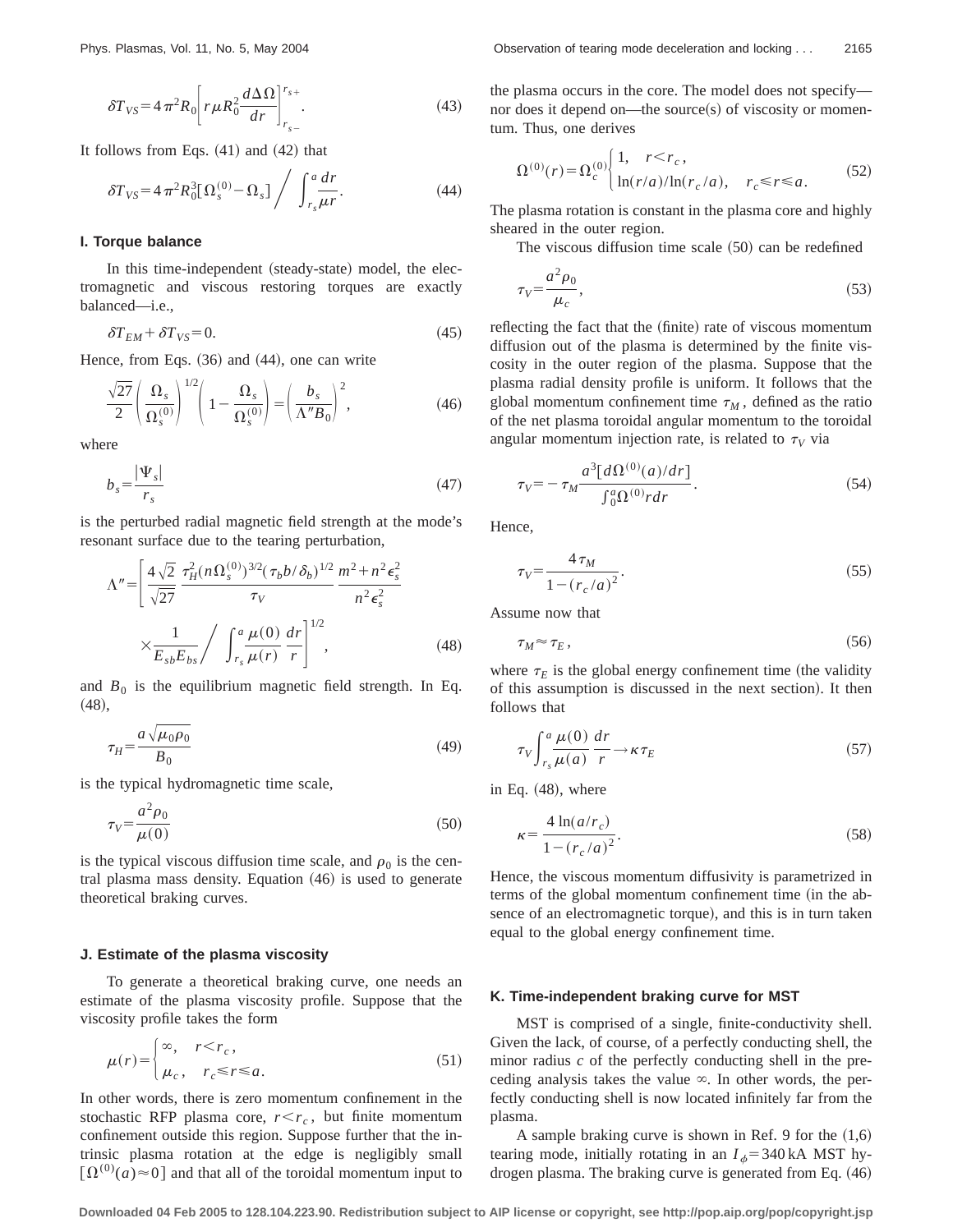TABLE I. Some of the parameters needed in Eq.  $(46)$  for generation of the time-independent braking curve for MST, Fig. 9.

| Parameter                                     | Value                |  |
|-----------------------------------------------|----------------------|--|
| $I_{\phi}$ (kA)                               | 340                  |  |
| $B_0 = B_\theta(a) = \mu_0 I_\phi/2\pi a$ (T) | 0.13                 |  |
| F                                             | $-0.2$               |  |
| $\Theta$                                      | 1.59                 |  |
| $\alpha$                                      | 3.0                  |  |
| $\Theta_0$                                    | 1.71                 |  |
| $R_0(m)$                                      | 1.5                  |  |
| a(m)                                          | 0.51                 |  |
| b(m)                                          | 0.52                 |  |
| $\delta_h(m)$                                 | 0.05                 |  |
| $\epsilon_a = a/R_0$                          | 0.34                 |  |
| $r_s(m)$                                      | 0.17                 |  |
| $\epsilon_{\rm S} = r_{\rm S}/R_0$            | 0.11                 |  |
| $1/\sigma_b(\Omega \text{ m})$                | $4.0 \times 10^{-8}$ |  |
| $n_{e0}$ (10 <sup>19</sup> m <sup>-3</sup> )  | 1.0                  |  |
| 1.0<br>$\tau_M = \tau_F$ (ms)                 |                      |  |

in the present paper. Some of the parameters needed for Eq. (46) are listed in Table I. Based on these parameters, one calculates

$$
\tau_H = \frac{a\sqrt{\mu_0 m_p n_{e0}}}{B_0} = 5.5 \times 10^{-7} \text{ s}
$$
 (59)

and

$$
\tau_b = \mu_0 \sigma_b \delta_b b = 0.82 \text{ s.}
$$
 (60)

Taking  $V_{\phi}^{(0)}$ , the initial plasma flow velocity in the vicinity of the mode's resonant surface, to be 10 km/s, one calculates

$$
n\Omega_s^{(0)} = \frac{nV_{\phi}^{(0)}}{R_0} = 4 \times 10^4 \text{ rad/s.}
$$
 (61)

This is the angular velocity of the  $(1,6)$  mode in the limit of very low mode amplitude where the braking torque due to eddy currents is negligible.

For the chosen equilibrium (see Table I), Newcomb's equation provides  $E(b) = 1.038$ ,  $E(c) = 17.59$ ,  $E_{bs} = 5.826$ , and  $E_{sb}$ =1.614. Taking the radius of the stochastic plasma core to be  $r_c = 0.7a$ , one calculates

$$
\kappa = \frac{4 \ln(a/r_c)}{1 - (r_c/a)^2} = 2.8. \tag{62}
$$

Using the above equations and parameter values allows one to calculate

$$
\Lambda'' = \left[ \frac{4\sqrt{2}}{\kappa \sqrt{27}} \frac{\tau_H^2 (n\Omega_s^{(0)})^{3/2} (\tau_b b/\delta_b)^{1/2}}{\tau_E} \frac{m^2 + n^2 \epsilon_s^2}{n^2 \epsilon_s^2} \right]
$$

$$
\times \frac{1}{E_{sb} E_{bs}} \right]^{1/2} = 0.03. \tag{63}
$$

To allow easier comparison with experimental data,  $b_s$ , the perturbed radial magnetic field strength at the mode's resonant surface due to the tearing perturbation, is related to the amplitudes of the poloidal and toroidal field perturbations at the location of MST's magnetic sensing coils via



FIG. 9. Time-independent braking curves for MST based on Eq. (97) in Ref. 9. The curve labeled ''Original'' is the same curve found in Fig. 5 in that paper. The curve labeled ''Corrected'' is for the same plasma, but with a correction described in the present paper. Dots indicate the point on each curve across which the model predicts a discontinuous drop to very slow rotation.

$$
b_{\theta b} = \frac{m}{m^2 + n^2 \epsilon_b^2} E_{bs} b_s \left(\frac{r_s}{b}\right),\tag{64}
$$

$$
b_{\phi b} = \frac{n \epsilon_b}{m^2 + n^2 \epsilon_b^2} E_{bs} b_s \left(\frac{r_s}{b}\right). \tag{65}
$$

Note that the factor  $(r_s/b)$  ( $\approx$  1/3 for MST) in both of these equations has been added as a correction to what was originally published in Eqs.  $(101)$  and  $(102)$  in Ref. 9.

Two braking curves generated from Eq. (46) are shown in Fig. 9. The curve labeled ''Original'' was generated using Eqs.  $(64)$  and  $(65)$  without the  $(r_s/b)$  correction factor. This is the curve that appears for MST in Fig. 5 of Ref. 9. The curve labeled ''Corrected'' in Fig. 9 incorporates the correction factor. Both curves represent a series of equilibria in which the electromagnetic and viscous torques are exactly balanced. One feature of these time-independent braking curves is the discontinuity that occurs when the mode velocity reaches about 1/3 of its initial value. Across this transition point, the braking torque due to eddy currents overwhelms the viscous restoring torque, and the mode's velocity is predicted to drop to a very low value.

Given the addition of the correction factor to Eqs.  $(64)$ and  $(65)$ , the mode amplitude at which the transition to very slow rotation is predicted now drops from about 3% to about 1%, implying potentially wider applicability of this braking mechanism to MST plasmas. The same factor of  $r_s/b$  applies to Eqs.  $(115)$  and  $(116)$  in Ref. 9, applicable to the Reversed Field eXperiment (RFX) RFP that was in operation until 1999,<sup>33</sup> meaning that significant braking is also predicted at a lower mode amplitude in that device.

#### **V. TIME-DEPENDENT MODELING**

To model the braking data shown in Sec. II in terms of the torque exerted by eddy currents, we must add time dependence to the model. This is due to the fact that the mode amplitude (and the induced eddy currents) grows on the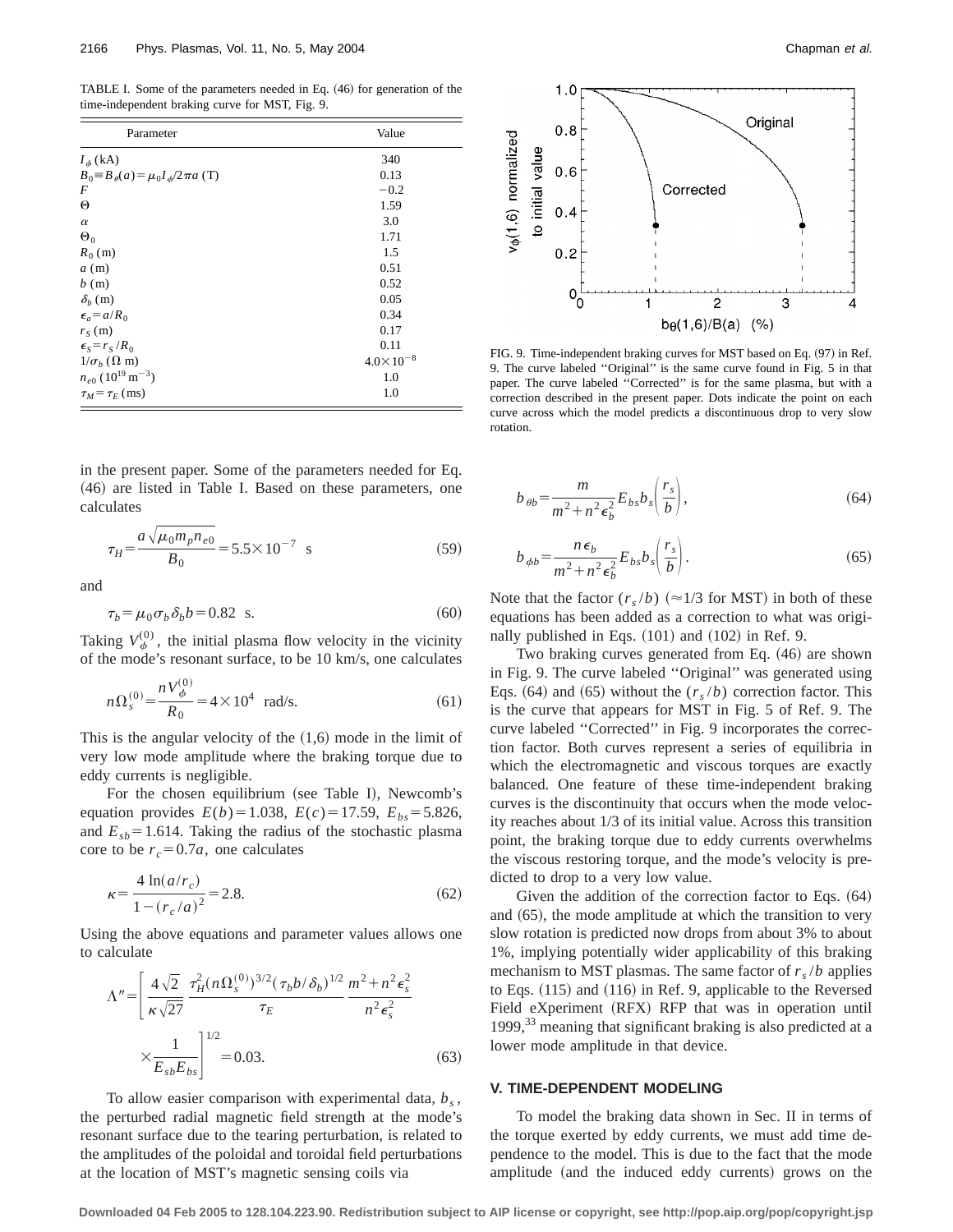same time scale as the mode deceleration. The timedependent model is based on the same physics as the timeindependent model.<sup>9</sup> In this section, we describe the changes to the model necessitated by the addition of time dependence. We will also describe a few additional differences in the modeling not related to time dependence but pertinent to the MST plasmas studied in this paper. We then describe modeling for different MST plasmas and discuss the degree to which the model agrees with the experimental data. We will also illustrate why the addition of time dependence in the model is so important. We close this section with a brief discussion of mode locking.

## **A. Equilibrium and perturbed magnetic fields**

Although time-dependent mode growth and braking are now accounted for, the plasma equilibrium is taken to be fixed during the mode deceleration. This is justified due to the constancy of  $F$  and  $\Theta$  during the braking and due to data like that in Figs.  $2(d)$  and  $2(e)$ . For each plasma modeled, the magnetic field profiles and, thus, the location of the QSH dominant mode's resonant surface are calculated 1 ms before locking occurs. We continue to use the  $\alpha-\Theta_0$  model, but with a modification. Attempts to reconstruct, e.g.,  $F=0$ plasma equilibria assuming zero  $\beta_p$  failed in that the  $(1,5)$ mode was predicted to be barely nonresonant  $\lceil q(0) \rceil$  $=0.19$ ]. Hence, we reconstructed the plasma equilibrium using a more realistic finite- $\beta$  version of the  $\alpha-\Theta_0$  model. We take  $\beta_p = 7\%$  for the  $F=0$  plasmas and  $\beta_p = 6.5\%$  for the  $F = -0.2$  plasmas.<sup>21,34</sup> Separate internal measurements of the magnetic field profiles in standard MST plasmas have shown good agreement with those reconstructed with this model.

We continue the assumption of only one unstable  $m=1$ tearing mode. This is approximately justified for the QSH plasmas described here. The dominant  $m=1$  mode in the QSH spectrum is substantially larger than the other  $m=1$ modes [see Fig. 2(a)]. The other  $m=1$  mode amplitudes are finite, meaning that these modes induce eddy currents in the conducting shell, but their amplitudes  $\ll 1\%$  of the equilibrium field) are such that the corresponding braking torque is quite small. This is supported by the data in Fig. 4, which shows (for a single mode) no apparent relation between mode amplitude and velocity for amplitudes  $\leq 1\%$ .

#### **B. Time-dependent shell response**

Given that  $\delta_b \leq b$  for MST's conducting shell, Ohm's law yields within the shell

$$
\mu_0 \sigma_b \frac{\partial \psi}{\partial t} = \frac{\partial^2 \psi}{\partial r^2}.
$$
\n(66)

The boundary conditions on  $\psi(r,t)$  are

$$
\psi(b,t) = \Psi_b(t),\tag{67}
$$

$$
\left(\frac{\partial \ln \psi}{\partial \ln r}\right)_{r=b+\delta_b} = \zeta,\tag{68}
$$

where  $\Psi_b(t)$  is the perturbed magnetic flux at the inner boundary of the shell, and

$$
\zeta = \left[ \frac{d \ln k_m(n \epsilon)}{d \ln(r)} \right]_{r=b} . \tag{69}
$$

The (complex) *shell response function* is defined as

$$
G(t) = -\left(\frac{\partial \ln \psi}{\partial \ln r}\right)_{r=b} + \zeta.
$$
 (70)

Equations  $(66)–(68)$  can be solved to give

$$
G(t) = \sqrt{\frac{\gamma \tau_b}{\delta}} \tanh(\sqrt{\gamma \tau_b \delta}) - \frac{1}{\delta} \sum_{j=1,\infty} f_j,
$$
 (71)

where  $\gamma(t) = d \ln \Psi_b / dt$  is the (complex) growth rate of the shell flux,  $\delta = \delta_b / b$ , and

$$
\frac{df_j}{dt} = -(\lambda_j + \gamma)f_j + \sigma_j \frac{d\gamma}{dt},\tag{72}
$$

with

$$
\lambda_j = \frac{(j - 1/2)^2 \pi^2}{\tau_b \delta},\tag{73}
$$

$$
\sigma_j = \frac{2\lambda_j}{(\gamma + \lambda_j)^2}.\tag{74}
$$

The above expressions were derived given that the conditions  $|\gamma|\tau_b \gg \delta$  and  $\lambda_i \tau_b \gg \delta$  are both satisfied in MST. The first term on the right-hand side of Eq.  $(71)$  represents the *steady-state* response of the shell, whereas the second term represents the *transient* response.

#### **C. Time-dependent electromagnetic torque**

The electromagnetic torque induced by the rotating mode now varies in time due both to the growing mode amplitude and to the decelerating mode velocity. The toroidal electromagnetic torque acting in the vicinity of the mode resonant surface takes the form

$$
T(t) = -\frac{2\pi^2 R_0}{\mu_0} \frac{n}{m^2 + n^2 \epsilon_s^2} E_{sb} E_{bs} |\Psi_s|^2 \frac{\text{Im}[G(t)]}{|G(t) + \kappa|^2},
$$
\n(75)

where

$$
\kappa = \frac{E_{sb}E_{bs}}{E(c) - E(b)}.\tag{76}
$$

Let

$$
\Psi_s = |\Psi_s| e^{i\varphi_s},\tag{77}
$$

where  $\varphi_s$  is the helical phase of the tearing mode. It follows that

$$
\gamma(t) = \frac{d \ln |\Psi_s|}{dt} + i \frac{d \varphi_s}{dt} - \frac{d G(t)/dt}{G(t) + \kappa}.
$$
\n(78)

Finally, the no-slip constraint at the resonant surface yields

$$
\frac{d\varphi_s(t)}{dt} = n\Omega(r_s, t). \tag{79}
$$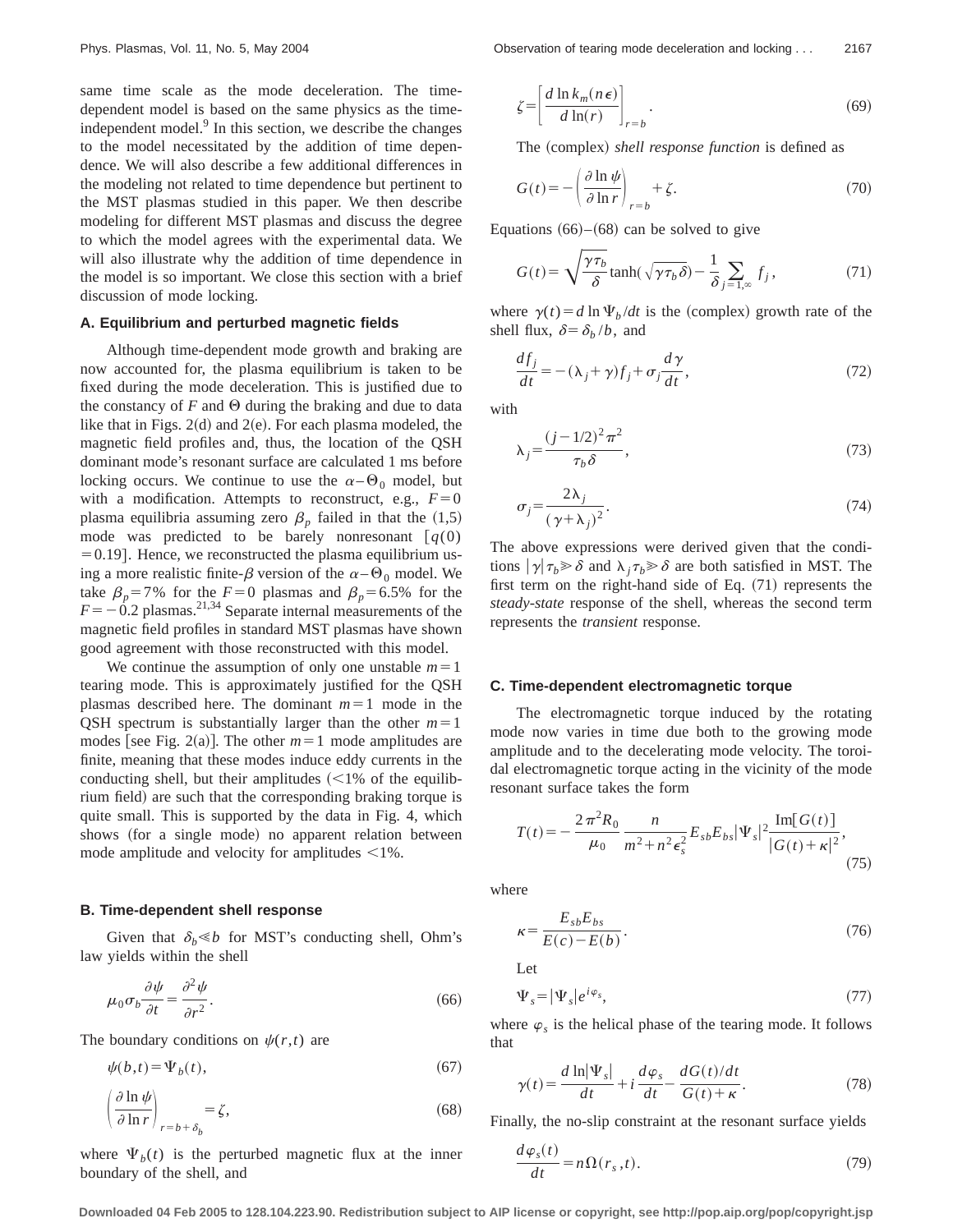#### **D. Time-dependent viscous response**

The viscosity in the present model is now taken to be finite, and constant, across the entire plasma. This is consistent with measurements made in  $MST^{35}$ . The viscosity is also taken to be constant in time, but the viscous torque evolves with the changing plasma rotation. The plasma momentum diffusivity is once again parametrized in terms of the global momentum confinement time (in the absence of braking torque).

The plasma toroidal equation of motion is written

$$
r\rho \frac{\partial \Delta \Omega}{\partial t} - \mu \frac{\partial}{\partial r} \left( r \frac{\partial \Delta \Omega}{\partial r} \right) = \frac{T(t)}{4\pi^2 R_0^3} \delta(r - r_s), \tag{80}
$$

where  $\Delta\Omega = \Omega - \Omega^{(0)}$ ,  $\Omega^{(0)}(r)$  is the unperturbed toroidal rotation profile, and  $\mu$  is the viscosity. The plasma density  $\rho$ is once again assumed to be uniform. The boundary conditions associated with the above equation are

$$
\frac{\partial \Delta \Omega(0,t)}{\partial r} = \Delta \Omega(a,t) = 0.
$$
 (81)

Subject to these boundary conditions, Eq.  $(80)$  can be solved to give

$$
\Omega(r_s, t) = \Omega^{(0)}(r_s) + \sum_{n=1, \infty} g_n(t),
$$
\n(82)

where

$$
\frac{dg_n}{dt} = -\beta_n g_n + \frac{T(t)[u_n(r_s)]^2}{4\pi^2 R_0^3 a^2 \rho}.
$$
\n(83)

Here,

$$
u_n(r) = \sqrt{2} \frac{J_0(j_{0,n}r/a)}{J_1(j_{0,n})}
$$
\n(84)

and

$$
\beta_n = \frac{\mu}{\rho a^2} j_{0,n}^2. \tag{85}
$$

Note that  $j_{0,n}$  is the *n*th zero of the  $J_0$  Bessel function and that the momentum confinement time is written  $\tau_M = 1/\beta_1$ .

Equations  $(71)$ ,  $(72)$ ,  $(75)$ ,  $(78)$ ,  $(79)$ ,  $(82)$ , and  $(83)$  form a closed set. They can be used to determine the temporal variation of the tearing mode phase velocity,  $d\varphi_s/dt$ , given the temporal variation of the mode amplitude,  $|\Psi_{s}|$ . Note that the amplitudes of the perturbed poloidal and toroidal fields at the location of MST's magnetic sensing coils are

$$
|b_{\theta}(t)| = \frac{m}{m^2 + n^2 \epsilon_b^2} \frac{E_{sb}}{b} \frac{|G - \zeta|}{|G + \kappa|} |\Psi_s|,
$$
 (86)

$$
|b_{\phi}(t)| = \frac{n\epsilon_b}{m^2 + n^2\epsilon_b^2} \frac{E_{sb}}{b} \frac{|G - \zeta|}{|G + \kappa|} |\Psi_s|.
$$
 (87)

## **E. Time-dependent braking curves**

Experimental and (time-dependent) model braking curves for three different plasma types are shown in Fig. 10.



FIG. 10. Experimental and model braking curves for three different plasma types. Indicated in each figure are the fuel isotope, toroidal magnetic field reversal parameter, and toroidal plasma current. Also indicated are the model-predicted values of the global momentum confinement time. From top to bottom, these data are from shots (1990131033, 1990201021, and 1001112138).

The parameters fed into the model to generate the theoretical curves are essentially the same as those described for Eq.  $(46)$ , from which the time-independent braking curve was generated. Two differences are that the time-dependent mode amplitude,  $b_s \propto b_\theta$ , and the initial mode velocity,  $\Omega_s^{(0)} \propto \nu_\phi^{(0)}$ , are now taken directly from experimental measurements. The growth rate of  $b_{\theta}$  varies from plasma to plasma, but in all cases studied here, the mode growth is approximately linear versus time ( $b_{\theta} \sim t$ ). Since  $b_{\theta}$  never reaches zero in the experiment, each experimental braking curve is extrapolated to zero mode amplitude to determine  $\nu_{\phi}^{(0)}$ . The uncertainty introduced by this extrapolation is minimal.

A third difference between the present modeling and that described in the previous section is that the value of  $\tau_{\nu}$  $\propto \tau_M$  appearing in Eq. (48) is no longer assumed. Instead, the model is used to *predict*  $\tau_M$ . The momentum confinement time is the single adjustable parameter in the model, and it is adjusted such that the theoretical and experimental curves coincide at locking ( $v<sub>0</sub>=0$ ). Model-required values of  $\tau<sub>M</sub>$ are shown in Fig. 10 for each plasma. With the fit value of  $\tau_M$ , as well as all the other input parameters, the model is used to generate the time-dependent mode velocity over the entire period of deceleration. The model-calculated mode velocity is then combined with the measured mode amplitude to produce each theoretical braking curve.

The theoretical curves in Fig. 10 are a good match to the experimental curves. As implied above, this is *not* a result of simple curve fitting. Each model curve could, in principle, deviate substantially from the experimental curves. This is one indication that the model is performing well in these plasmas—i.e., that the mode braking is well described by this model. The proximity of  $\tau_M$  to experimental values is the other criterion by which we gauge the model's success. We show in the next subsection that the model-required val-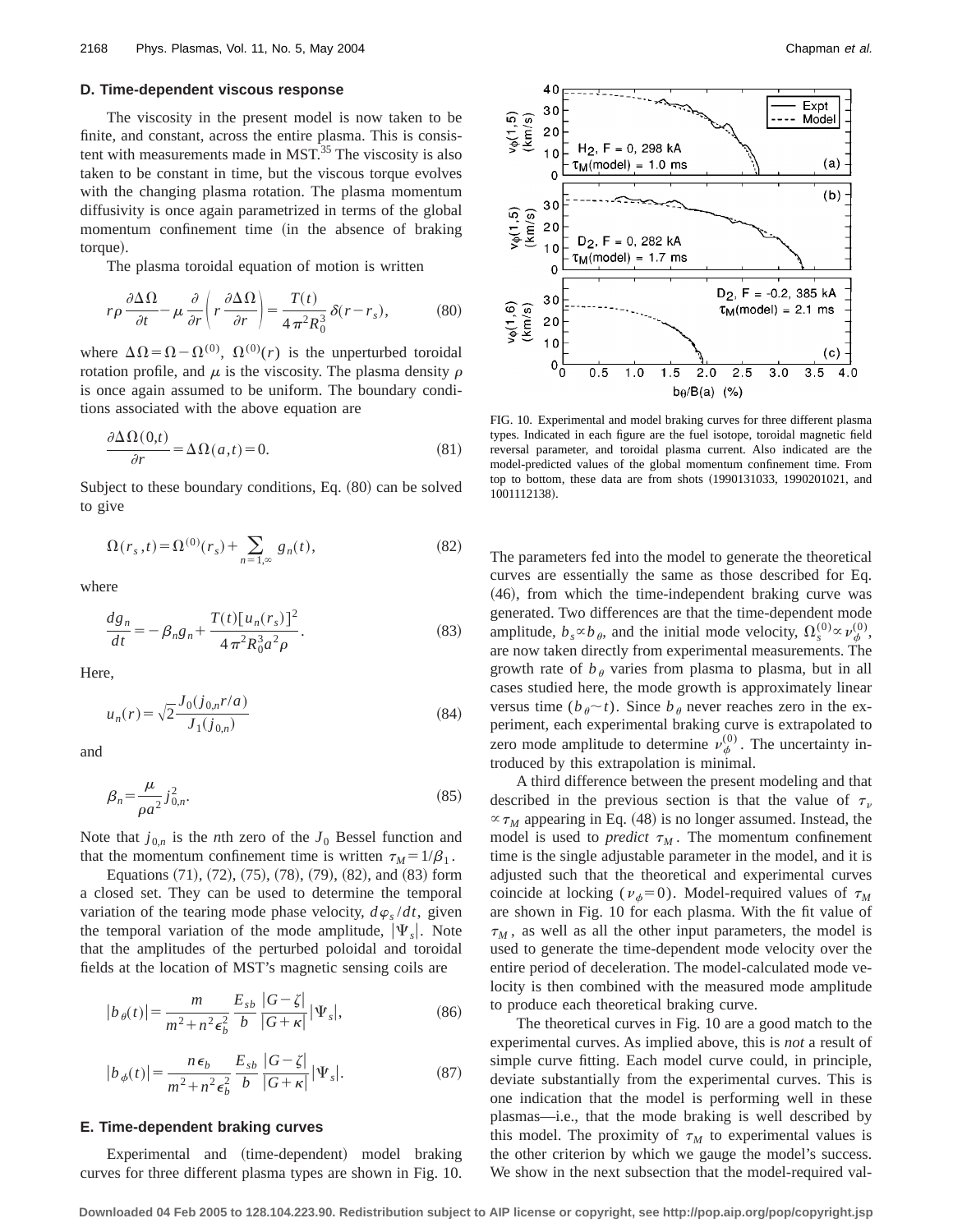TABLE II. For three ensembles of different plasma type, number of shots in the ensemble, plasma fuel, toroidal magnetic field reversal parameter, toroidal plasma current, central line-averaged electron density, normalized growth rate of the QSH mode, normalized mode amplitude at which locking occurs, and the modeled momentum confinement time. All data after the first three rows are ensemble averaged. The reversal parameter is held constant in each case.

|                                                           | Case I         | Case II       | Case III      |
|-----------------------------------------------------------|----------------|---------------|---------------|
| Number of shots                                           | 6              | 8             | 4             |
| Fuel isotope                                              | H <sub>2</sub> | $D_{2}$       | $D_{2}$       |
| F                                                         | 0.0            | 0.0           | $-0.2$        |
| $I_{\phi}$ (kA)                                           | $265 \pm 23$   | $284 \pm 14$  | $384 + 7$     |
| $\langle n_e \rangle$ (10 <sup>19</sup> m <sup>-3</sup> ) | $1.2 \pm 0.3$  | $0.9 + 0.1$   | $1.0 \pm 0.1$ |
| Growth rate $(\frac{9}{m})$                               | $0.8 \pm 0.2$  | $0.6 \pm 0.1$ | $0.3 \pm 0.1$ |
| $b_{\theta}/B(a)$ at locking (%)                          | $3.3 \pm 0.3$  | $3.2 \pm 0.3$ | $1.9 \pm 0.2$ |
| $\tau_M$ (ms)                                             | $1.3 \pm 0.3$  | $1.9 \pm 0.4$ | $2.1 \pm 0.1$ |

ues of  $\tau_M$  are quite consistent with what has been measured experimentally.

# **F. Comparison of modeled and experimental momentum confinement times**

In Table II is a summary of experimental and model data from all the plasmas included in this study. The data shown in Fig. 10 are from the three cases in Table II. The plasmas are grouped by fuel isotope and toroidal field reversal parameter. Although there are important parametric differences between the three cases, the shot-averaged model predictions for  $\tau_M$ , shown in the bottom row, are all of the order of  $1-2$ ms. Furthermore, as reflected by the standard deviations of the values of  $\tau_M$ , the shot-to-shot variation in the modeled  $\tau_M$  within each ensemble is not large. Slightly later in this section, we shall compare these model predictions to what is measured and expected experimentally.

The modeled value of  $\tau_M$  is well constrained (precisely determined) in each plasma. We demonstrate this in Fig. 11 by taking the experimental braking curve from Fig.  $10(a)$  and varying  $\tau_M$  to produce various theoretical braking curves.



FIG. 11. For the equilibrium and experimental braking curve from the plasma in Fig. 10(a), various modeled braking curves based on different assumed momentum confinement times. The experimental data and original model curve from Fig.  $10(a)$  are included.

We start with  $\tau_M = 1.0$  ms, the best fit to the experimental data, and vary it by factors of 2 and 10 ( $\tau_M$ =0.1, 0.5, 2.0, and 10.0 ms). All other parameters are held constant. Clearly, even a factor-of-2 variation in  $\tau_M$  causes a substantial disagreement between the experimental and model braking curves.

We have not measured  $\tau_M$  in the specific plasmas studied in this paper, but based on a measurement made in other MST plasmas and some fairly simple arguments, we conclude that the model predictions for  $\tau_M$  are quite consistent with experimental expectations. The only direct measurement of momentum confinement in MST was reported in Ref. 35, where the deceleration of the plasma was recorded following acceleration with an insertable biased probe. This experiment was carried out in standard-confinement<sup>21,34</sup> hydrogen plasmas with  $I<sub>phi</sub>=200 \text{ kA}$ ,  $F=-0.15$ , and  $\langle n_e \rangle$  $=0.8\times10^{19} \text{ m}^{-3}$ . Based on the data in that paper, one estimates  $\tau_M \approx 1.0 - 1.5$  ms.

Over a broad range of plasma parameters, the energy confinement time in MST standard-confinement plasmas falls in the narrow range of about  $1.0-2.0$  ms.<sup>21,34</sup> Hence,  $\tau_M \sim \tau_E$  in the plasmas studied in Ref. 35. Given the small variation in  $\tau_E$  in standard MST plasmas, it is reasonable to assume that variations in  $\tau_M$  will also be fairly small. Such a relation between  $\tau_E$  and  $\tau_M$  is observed in tokamaks, where measurements of both quantities are more extensive.<sup>36</sup> Hence, we conclude that the values of  $\tau_M$  shown in Table II are all consistent with experimental values.

One other point of comparison adds to our confidence in the modeling. Compare the predicted values of  $\tau_M$  in cases I and II in Table II. The primary difference in the background plasma in these two cases is the fuel isotope. The fact that  $\tau_M$ is predicted to be larger with deuterium is consistent with experimental expectation. The neutral density in the MST plasma core is relatively large,  $>0.1\%$  of the electron density, $37$  and charge exchange of plasma ions with these neutral particles is a significant source of momentum loss. Recent measurements indicate that the central neutral density is smaller in deuterium plasmas than in hydrogen plasmas.<sup>38</sup> Thus,  $\tau_M$  is expected to be larger in deuterium plasmas, consistent with the model prediction.

#### **G. Impact of time-dependent mode growth**

To describe the impact of the time-dependent mode growth on the mode braking (i.e., the importance of time dependence in the model), we compare in Fig. 12 four braking curves associated with four different mode growth rates, all linear versus time. The modeled growth rates are variations of that measured in the plasma used in Fig.  $10(a)$ . Holding constant the modeled value of  $\tau_M$  (1.0 ms) in that plasma, we varied the mode growth rate to gauge the predicted impact on the braking curve. The rightmost curve in Fig. 10 corresponds to the experimentally measured growth rate. This is the same as the model curve shown in Fig.  $10(a)$ . Working from right to left, the three remaining curves correspond to mode growth rates that are factors of 10, 100, and 1000 times smaller than the original, experimental rate.

There are two important differences between these four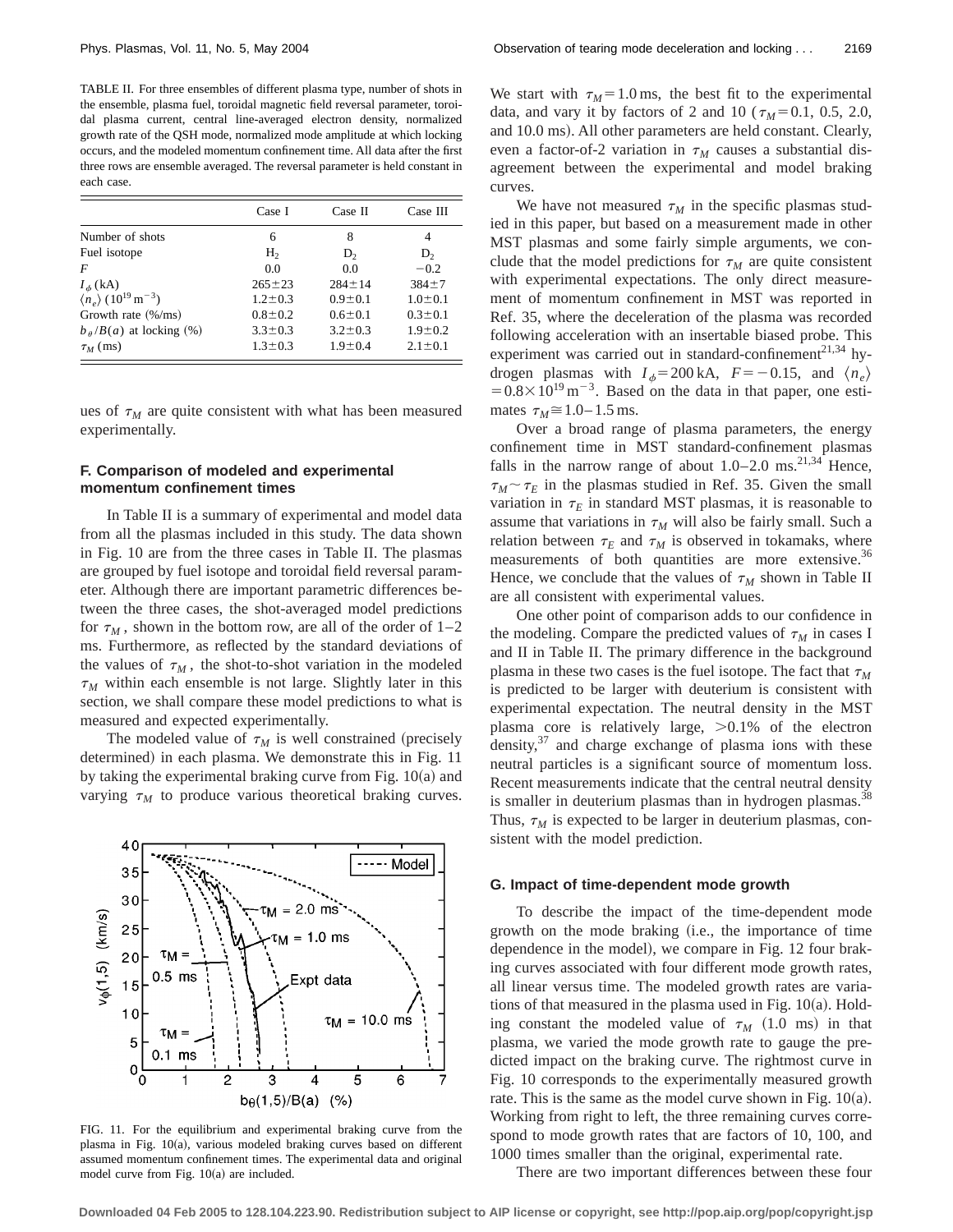

FIG. 12. For the plasma equilibrium and modeled momentum confinement time  $(1 \text{ ms})$  for the plasma in Fig.  $10(a)$ , model-predicted braking curves assuming different mode growth rates, starting with the experimental growth rate  $(\times 1.0)$  and dividing by successive powers of 10, working from right to left.

curves. One difference is in the value of the mode amplitude at which locking is predicted. The slowest growth rate corresponds to the smallest mode amplitude at locking. The other difference lies in the shape of the curves. In the slowest-growth curve, one can discern an almost discontinuous drop to zero velocity when the velocity reaches  $\leq 1/3$  of its initial value. This is similar to what was shown in Fig. 9 for the time-independent model, thus verifying the behavior of the time-dependent model in the limit of very slow mode growth. In contrast to the slowest-growth case, the fastestgrowth (experimental) case exhibits no discontinuity. The mode velocity decreases smoothly to zero. This is, of course, what is observed experimentally.

Both of these differences in the predicted braking curves can be explained by comparison of the time scales for mode growth and momentum diffusion. The momentum diffusion time scale  $\sim \tau_M$ = 1.0 ms, and this is the lower bound on the time scale for the mode to decelerate. The fastest-modegrowth time scale  $\tau_{growth} = [(1/b_{\theta})(db_{\theta}/dt)]^{-1} = 1.5 \text{ ms}.$ For the slowest-growing mode,  $\tau_{growth}$ =1500 ms.

Consider first the deceleration of the slowest growing mode. Like the time-independent case described earlier, the braking curve for this case can be approximated as a series of torque-balanced equilibria. As the mode amplitude increases, the mode and plasma have a long time, relative to  $\tau_M$ , to adjust such that the braking and viscous torques come into balance. Eventually, the braking torque becomes large enough that the viscous torque can no longer sustain rotation, and a transition to very slow rotation occurs on a time scale  $\tau_M$ . During this relatively fast transition in velocity, the slowly growing mode amplitude changes very little, resulting in an approximate vertical discontinuity in the braking curve.

Now consider the fastest-growing mode. There is also a transition point in this case, where the braking torque overpowers the viscous torque, but the deceleration to very slow rotation occurs on the same  $\tau_M$  time scale. So while this transition is occurring, the mode amplitude has significant time to grow further. This results in the smooth (not discontinuous) drop to very low velocity in the braking curve and accounts for the fact that the mode amplitude at locking is larger than in the slowly growing case.

#### **H. Mode locking**

While eddy currents in the shell can significantly retard the QSH dominant mode's rotation, they are unable to actually cause locking. The reason is that, again, the braking torque from the eddy currents approaches zero as the mode velocity approaches zero. Experimentally, however, in all plasmas in which the dominant mode amplitude remains large throughout the deceleration, all of the dominant  $m=1$ modes lock (to within the noise level of the mode velocity measurement). This locking can occur due, e.g., to the finite resonant error field. When the mode velocity is near zero, very little braking torque is required to slow the plasma to the point where the mode rotation is halted completely. In the time-dependent modeling described in this paper, the final asymptotic mode velocity is predicted to be quite small, about 100 000 times smaller than the initial velocity. Hence, locking due to an error field would not be surprising.

## **VI. SUMMARY AND DISCUSSION**

We have described here a fully quantitative, dynamical test of a theory-based model of tearing mode braking due to eddy currents induced in a conducting shell. The model was applied to braking data from MST plasmas with different fuel isotopes, magnetic equilibria, initial mode rotation velocities, and mode growth rates. The global momentum confinement time is the single adjustable parameter in the model and was adjusted such that the theoretical and experimental braking curves in each plasma coincide at locking. That the theoretical curves overlay the experimental curves quite well is one indication that the model works well for these experimental data. Another indication is the good agreement between the model-required and experimental global momentum confinement times.

Consistent with the assumption of viscous coupling between the island plasma and bulk plasma, we have shown that the bulk plasma and the single large mode decelerate on the same time scale. We have also shown that, not surprisingly, the other core-resonant tearing modes also decelerate on this time scale. We have thus shown clear examples of braking due to eddy currents, and in the process, we have also determined the primary cause of the mode deceleration in MST QSH plasmas. This claim is strengthened by the fact that we have ruled out in these plasmas the influence of other, previously established, causes of mode deceleration and locking in MST.

The work described in this paper has several implications for the RFP. First, it bolsters confidence that the timeindependent theory published earlier $9$  and the timedependent extension described here are useful in describing mode deceleration and locking under certain circumstances. Publication of the time-independent theory was motivated primarily by the almost complete lack of mode rotation in the RFX RFP. However, given the lack of mode rotation, comparison between theory and experiment was problematic.